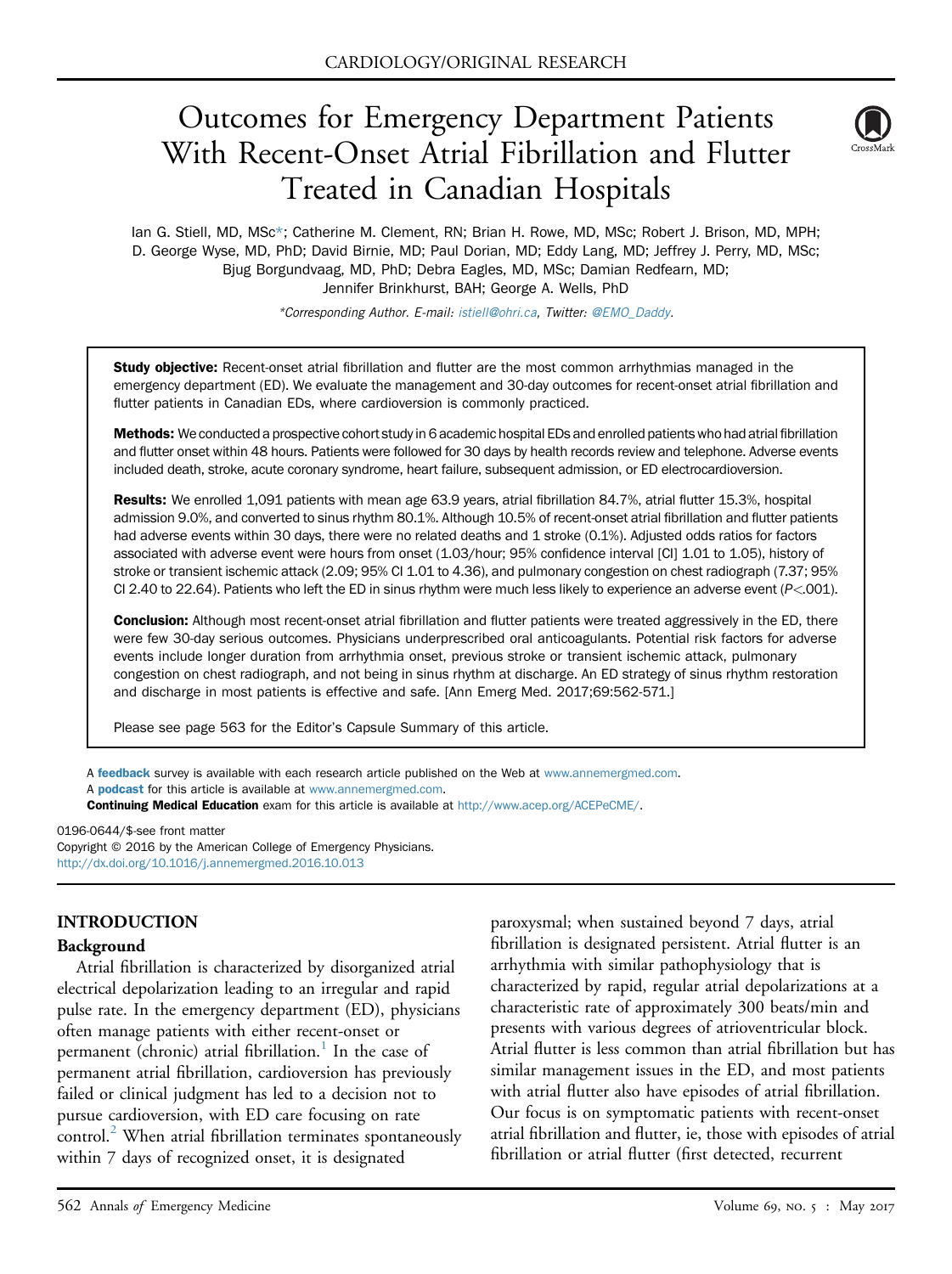# Editor's Capsule Summary

What is already known on this topic Recent-onset atrial fibrillation and flutter are commonly treated in the emergency department (ED).

# What question this study addressed

What happens to patients with these 2 rhythms in a setting in which ED cardioversion attempts (electrical and pharmacologic) are common?

# What this study adds to our knowledge

In a 1,091-subject cohort from 6 Canadian EDs, 80.1% converted to sinus rhythm. Adverse effects in the next 30 days included only 1 stroke and no deaths.

How this is relevant to clinical practice

ED cardioversion of these patients often succeeds without harm, buttressing the argument for embracing this practice.

paroxysmal, or recurrent persistent) in which the onset is less than 48 hours and cardioversion is an option. Recentonset atrial fibrillation and flutter are the most common acute arrhythmia cases requiring care in the  $ED$ .<sup>[3-5](#page-9-0)</sup>

# Importance

Variation in practice within EDs has been well described and reflects a lack of high-quality evidence to guide the acute management of recent-onset atrial fibrillation and flutter.<sup>6-8</sup> Standard textbooks and guidelines fail to offer clear evidencebased direction for physicians treating recent-onset atrial fibrillation and flutter.<sup>9-12</sup> Particularly controversial is the issue of using rhythm control or rate control.<sup>13-16</sup> The large Atrial Fibrillation Follow-up Investigation of Rhythm Management and AF-CHF trials compared rate and rhythm control for patients with mostly recurrent, persistent atrial fibrillation but did not explore the optimal management for ED recent-onset atrial fibrillation and flutter patients presenting within 48 hours of onset.<sup>17,18</sup> In the United States, patients are often admitted to the hospital under the cardiology service or discharged home after rate control only.<sup>[19](#page-9-5)</sup> In Canada, emergency physicians are much more likely to follow an aggressive antiarrhythmia treatment approach using pharmacologic cardioversion or electrocardioversion.<sup>6,8,20</sup> They perceive that this strategy has significant benefits for patients: immediate return to normal activities without the need for hospital admission or need for treatment with rate control and oral anticoagulant drugs. Two

sites have described several cohorts of patients successfully treated with rhythm control, with good results.<sup>4,21-23</sup> Other ED studies of rhythm control for recent-onset atrial fibrillation and flutter have been small or did not include both pharmacologic and electrocardioversion as an option.<sup>19,24-27</sup>

# Goals of This Investigation

We are not aware of previous studies that prospectively followed recent-onset atrial fibrillation and flutter patients after ED disposition. We sought to fill this knowledge gap about the outcomes and adverse events that might occur in such patients after a sentinel ED visit, regardless of initial management or disposition. In particular, our goal was to describe ED management and then follow patients prospectively for 30 days to determine clinical outcomes, use of health care resources, use of oral anticoagulants, and adverse events. Finally, we wished to evaluate potential risk factors for these adverse events to better understand how to prevent them.

# MATERIALS AND METHODS

# Study Design and Setting

We conducted a prospective cohort study in 6 Canadian academic hospital EDs.

# Selection of Participants

We attempted to enroll consecutive patients presenting with an episode of recent-onset atrial fibrillation and flutter, in which symptoms required urgent management and in which pharmacologic or electrocardioversion was an option. Specifically, we included patients with a clear history of onset within 48 hours, or a clear history of onset within 7 days and who had received adequate anticoagulation, or a clear history of onset within 7 days and no left atrial thrombus on transesophageal echocardiography. We did not exclude patients who required admission or who converted spontaneously to sinus rhythm before treatment.

We excluded patients who had been previously enrolled, with permanent or persistent atrial fibrillation, or whose primary presentation was for another condition such as (1) acute coronary syndrome presenting with chest pain and acute ischemic changes on ECG; (2) congestive heart failure with severe shortness of breath requiring immediate intravenous diuretic, nitrates, or bilevel positive airway pressure; (3) pneumonia with temperature greater than  $38.5^{\circ}$ C (101.3°F), respiratory symptoms, and receiving antibiotics in the ED; (4) pulmonary embolism presenting with chest pain or shortness of breath; and (5) sepsis with infection and 2 or more systemic inflammatory response syndrome criteria.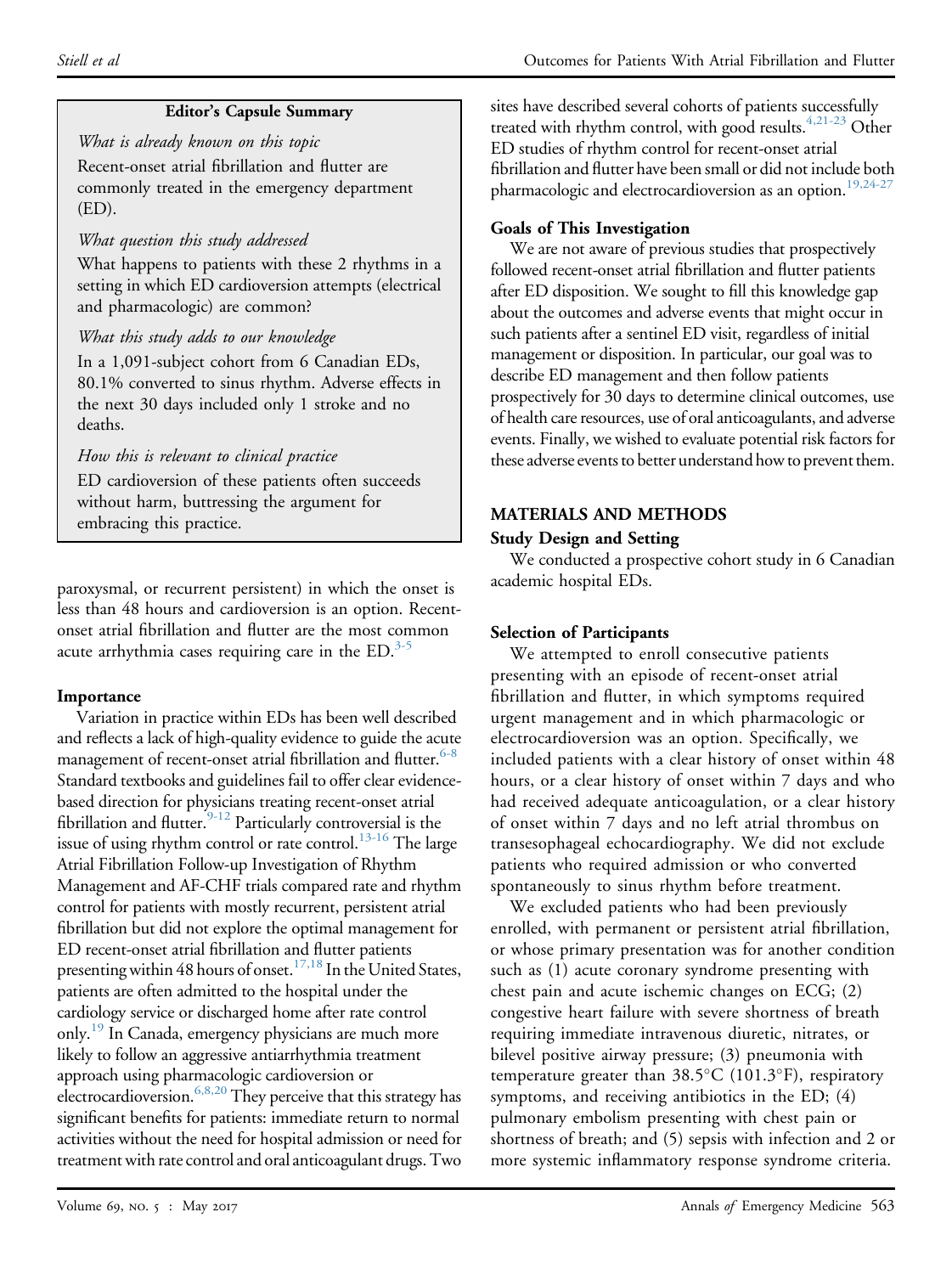Patients were identified prospectively in the ED and then followed by telephone interviews.

Patients gave consent to participate in the study, as approved by the respective hospital research ethics boards.

#### Methods of Measurement and Data Collection and Processing

The sources of data were the ED health record (including nursing and physician notes), hospital electronic records (clinical, laboratory, and imaging), ED enrollment form, clinic records, self-administered patient questionnaire, follow-up telephone interviews, and provincial coroners' records. We collected extensive demographic and clinical patient data, details of ED treatment, outcomes, and disposition. The chest radiography interpretations were those of certified radiologists who had no knowledge of the study protocol. We then followed patients for 30 days to determine subsequent ED and physician visits, investigations and prescriptions, and need for cardioversion or admission. Site study staff were individually trained and monitored by a central study coordinator who reviewed source documents for the accuracy of the data submitted.

## Outcome Measures

We were particularly interested in the occurrence of serious adverse events and their relationship with atrial fibrillation or atrial flutter. We created a composite outcome, serious event, that included the following within 30 days: death, stroke, acute coronary syndrome, heart failure, subsequent hospital admission related to atrial fibrillation or atrial flutter, and subsequent need for ED electrocardioversion.

## Primary Data Analysis

Management, ED clinical outcomes, 30-day outcomes, and health care resource use were presented descriptively as appropriate for continuous, ordinal, and categorical outcomes. We classified the following as adverse events: death, stroke, acute coronary syndrome, acute heart failure, subsequent hospital admission related to atrial fibrillation or atrial flutter, and subsequent need for ED electrocardioversion. We evaluated the univariate association of 20 clinical and demographic factors with adverse events, using t tests, Mann-Whitney U tests, and  $\chi^2$  tests for continuous, ordinal, and categorical variables, respectively. We then conducted multivariate logistic regression analyses to identify independent predictors associated with adverse events. Model building proceeded with backward elimination selection  $P<0.1$ . The following independent variables were tested in the multivariate models: age,

CHADS2 score, previous stroke, atrial fibrillation versus atrial flutter, hours since onset of atrial fibrillation and flutter, ischemia on ECG, congestion on chest radiograph, pulse rate at disposition from ED, and rhythm at disposition with mode of conversion (spontaneous, pharmacologic, or electrical). We estimated that approximately 1,000 patients would yield at least 100 adverse events, allowing us to evaluate at least 10 predictor variables in the multivariate modeling.

#### RESULTS

#### Characteristics of Study Subjects

We enrolled 1,091 of 1,120 eligible patients between June 2010 and May 2012 at 6 hospital sites ([Figure](#page-2-0)). Twenty-nine patients were missed, usually after hours, but we could detect no bias in patient selection. By review of electronic health and coroners' records, we were able to ascertain the outcomes of all patients.

These recent-onset atrial fibrillation and flutter patients were younger than typical permanent atrial fibrillation patients, with a mean age of 63.9 years ([Table 1\)](#page-3-0), although 17.2% were aged 80 years or older. On arrival to the ED, 84.7% of patients were in atrial fibrillation and 15.3% in atrial flutter, the mean duration of symptoms was 7.7 hours, and 65.0% had previous episodes of recent-onset atrial fibrillation and flutter. Of 630 patients (57.8%) with a CHADS2 score of 1 or more, only 202 (32.1%) were receiving warfarin. Although 73.6% of patients had troponin levels and 29.9% had thyroid-stimulating hormone levels measured, only 3 underwent transesophageal echocardiography while in the ED.

## Main Results

Patients were most likely to be primarily treated with electrocardioversion or pharmacologic cardioversion (72.8%), with intravenous procainamide being by far the most common drug used [\(Table 2](#page-4-0)). Electrocardioversion (97.9%) and sedation (98.3%) were almost always provided by the emergency physician. Heparin was rarely administered

<span id="page-2-0"></span>

Figure. Study flow of recent-onset atrial fibrillation and flutter patients. RAFF, Recent-onset atrial fibrillation and flutter.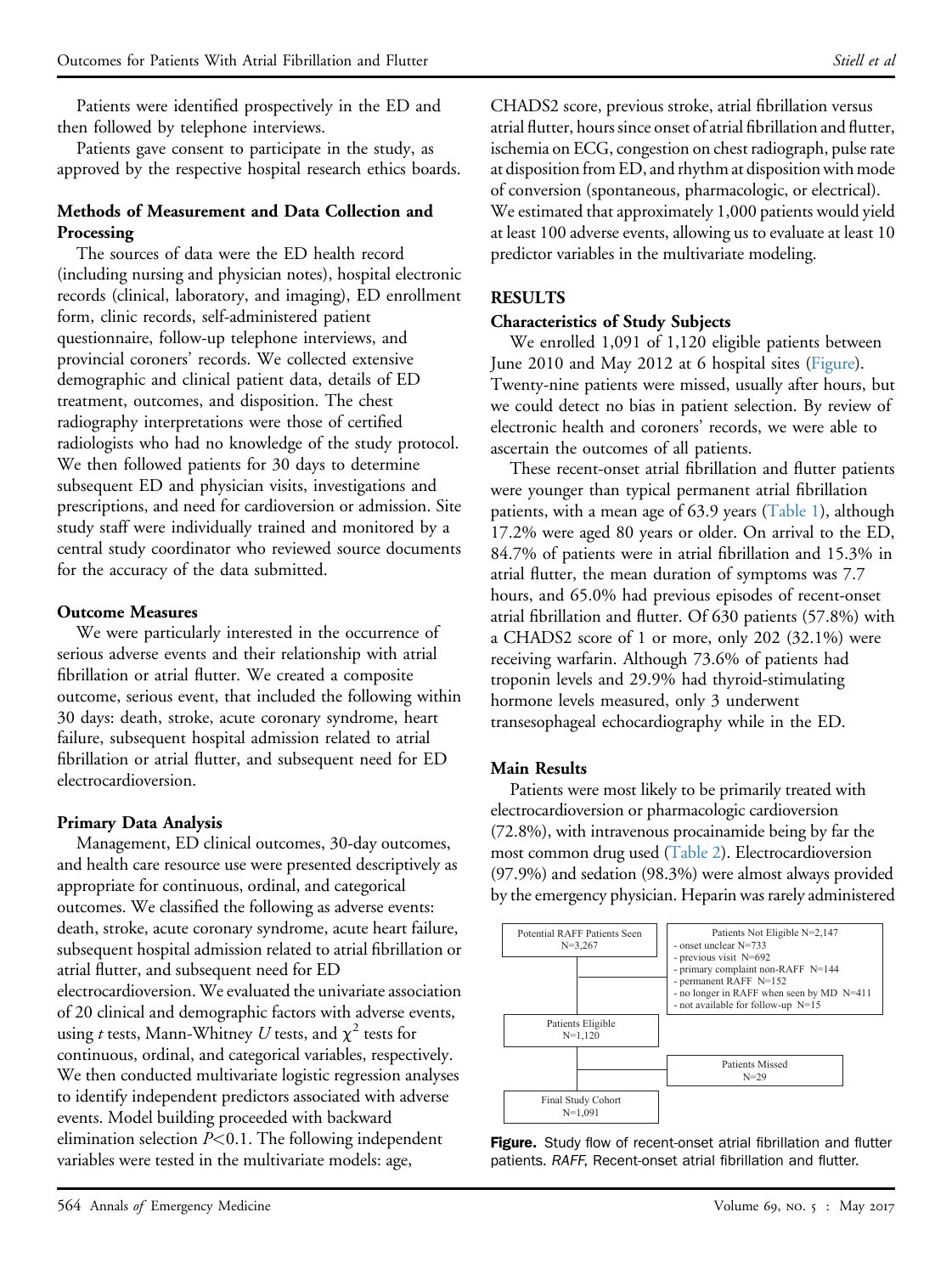Table 1. Baseline characteristics for 1,091 recent-onset atrial fibrillation and flutter patients.

| <b>Characteristic</b>                                    | <b>Patients</b>     |
|----------------------------------------------------------|---------------------|
| Age, mean (SD), y                                        | 63.9 (15.2)         |
| Range                                                    | 19-103              |
| Men (%)                                                  | 649 (59.5)          |
| Hospital (%)                                             |                     |
| Kingston General Hospital, Kingston, ON                  | 152 (13.9)          |
| Ottawa Hospital-Civic Campus, Ottawa, ON                 | 296 (27.1)          |
| Ottawa Hospital-General Campus, Ottawa, ON               | 182 (16.7)          |
| University of Alberta Hospital, Edmonton, AB             | 132 (12.1)          |
| Foothills Medical Centre, Calgary, AB                    | 261 (23.9)          |
| Mount Sinai Hospital, Toronto, ON                        | 68 (6.2)            |
| Initial rhythm (%)                                       |                     |
| Atrial fibrillation                                      | 924 (84.7)          |
| Atrial flutter                                           | 167 (15.3)          |
| Duration of arrhythmia, mean (SD)                        |                     |
| Hours (less than 48 h), $N=1,052$                        | 7.7 (9.6)           |
| Range                                                    | $1.0 - 48$          |
| Days (between 3 and 7 days), $N=39*$                     | 4.0(1.8)            |
| Range                                                    | $2 - 7$             |
| Main presenting symptom (%)                              |                     |
| Palpitations                                             | 852 (78.1)          |
| Chest pain                                               | 127 (11.6)          |
| Shortness of breath                                      | 44 (4.0)            |
| <b>Dizziness</b><br>Weakness                             | 37 (3.4)<br>11(1.0) |
|                                                          | 12(1.1)             |
| Syncope<br>Other                                         | 8(0.7)              |
| Initial vital signs, mean (SD)                           |                     |
| Pulse rate                                               | 120 (29)            |
| Systolic blood pressure                                  | 131 (23)            |
| Oxygen saturation %                                      | 98 (2)              |
| Canadian Triage and Acuity Scale Level, median $(IQR)^T$ | 2(0)                |
| Previous atrial fibrillation (%)                         | 709 (65.0)          |
| Electrocardioversion                                     | 351 (32.2)          |
| Pharmacologic cardioversion                              | 201 (18.4)          |
| Ablation                                                 | 89 (8.2)            |
| CHADS2 criteria (%)                                      |                     |
| >75 y                                                    | 301 (27.6)          |
| Stroke/transient ischemic attack                         | 76 (7.0)            |
| Hypertension                                             | 465 (42.6)          |
| Diabetes mellitus                                        | 98 (9.0)            |
| Congestive heart failure                                 | 50 (4.6)            |
| CHADS2 score, median (IQR) <sup>‡</sup>                  | 1(2)                |
| Score $>1$                                               | 630 (57.8)          |
| Receiving warfarin, N=630                                | 202 (32.1)          |
| Other medical history (%)                                |                     |
| Coronary artery disease                                  | 194 (17.8)          |
| Valvular heart disease                                   | 92(8.4)             |
| Pacemaker/ICD                                            | 39(3.6)             |
| COPD/asthma<br><b>Current medications (%)</b>            | 104 (9.5)           |
| $\beta$ -Blockers                                        | 432 (39.6)          |
| Acetylsalicylic acid                                     | 390 (35.8)          |
| Warfarin                                                 | 278 (25.5)          |
| Calcium-channel blocker                                  | 199 (18.2)          |
| Sotalol                                                  | 50 (4.6)            |
| Clopidogrel                                              | 46 (4.2)            |
| Amiodarone                                               | 45 (4.1)            |
| Propafenone                                              | 40 (3.7)            |
| Digoxin                                                  | 33(3.0)             |
| Procainamide                                             | 1(0.1)              |
|                                                          |                     |

Table 1. Continued.

| <b>Characteristic</b>                            | <b>Patients</b> |
|--------------------------------------------------|-----------------|
| Investigations                                   |                 |
| ECG shows ischemic changes (%)                   | 26 (2.4)        |
| Initial ECG-calculated pulse rate, median, range | 125 (45-213)    |
| Chest radiograph shows CHF (%)                   | 24(2.2)         |
| International normalized ratio (%)               | 853 (78.2)      |
| Level, mean, N=853                               | 1.4             |
| Troponin level (%)                               | 803 (73.6)      |
| Above 99th percentile (%), N=803                 | 680 (84.7)      |
| TSH (%)                                          | 327 (30.0)      |
| Below reference value $(\%)$ , N=326             | 9(2.8)          |
| C-reactive protein (%)                           | 4(0.4)          |
| Level, mean, mg/L                                | 1.6             |
| Echocardiography (%)                             |                 |
| Transesophageal                                  | 3(0.3)          |
| Transthoracic                                    | 4(0.4)          |
| Left atrial clot                                 | $\Omega$        |
| Significant valvulopathy                         | 1(0.1)          |
| Other conditions identified in ED (%)            |                 |
| Congestive heart failure                         | 19(1.7)         |
| Acute coronary syndrome                          | 12(1.1)         |

<span id="page-3-0"></span>ICD, Implantable cardioverter defibrillator; COPD, chronic obstructive pulmonary disease; TSH, thyroid-stimulating hormone.

<span id="page-3-3"></span><span id="page-3-2"></span><span id="page-3-1"></span>\*Patients fully anticoagulated or negative transesophageal echocardiogram result. <sup>†</sup>Canadian Triage and Acuity Scale ranges from 1 (critical) to 5 (not urgent). ‡ The CHADS2 score ranges from 0 to 6.

in the ED (4.6%). Adverse events with cardioversion were uncommon and usually transient [\(Table 3\)](#page-5-0).

Only 9.0% of patients were admitted and only 19.9% were not in sinus rhythm at discharge ([Table 4](#page-5-1)). Although physician follow-up was routinely recommended, rarely was an outpatient echocardiogram ordered (8.2%) or oral anticoagulants prescribed (4.8%).

We successfully followed patients for 30 days and noted that 27.9% returned to the ED and 15.4% returned for an issue directly related to atrial fibrillation or atrial flutter ([Table 5\)](#page-6-0). By 30 days, 50.7% of patients had consulted a physician and only small numbers of patients had received prescriptions for warfarin (4.5%) or novel oral anticoagulants (4.1%). We estimate that by 30 days, only 49.3% of patients with CHADS2 score of 1 or more were receiving oral anticoagulants.

Overall, 10.5% of patients had experienced an adverse event, but there were no deaths related to atrial fibrillation or atrial flutter and there was 1 stroke (ischemic) ([Table 6\)](#page-6-1). Four patients died because of renal and heart failure, cancer (2), and respiratory failure. The patient who had a stroke was an 81-year-old woman who was receiving warfarin with international normalized ratio 2.3 and who spontaneously converted to normal sinus rhythm while in the ED 23 days before. Within 30 days, 6.5% of patients required electrocardioversion in the ED (versus 0.9% in a clinic) and 3.2% of patients had returned and required admission for atrial fibrillation or atrial flutter. There was variation among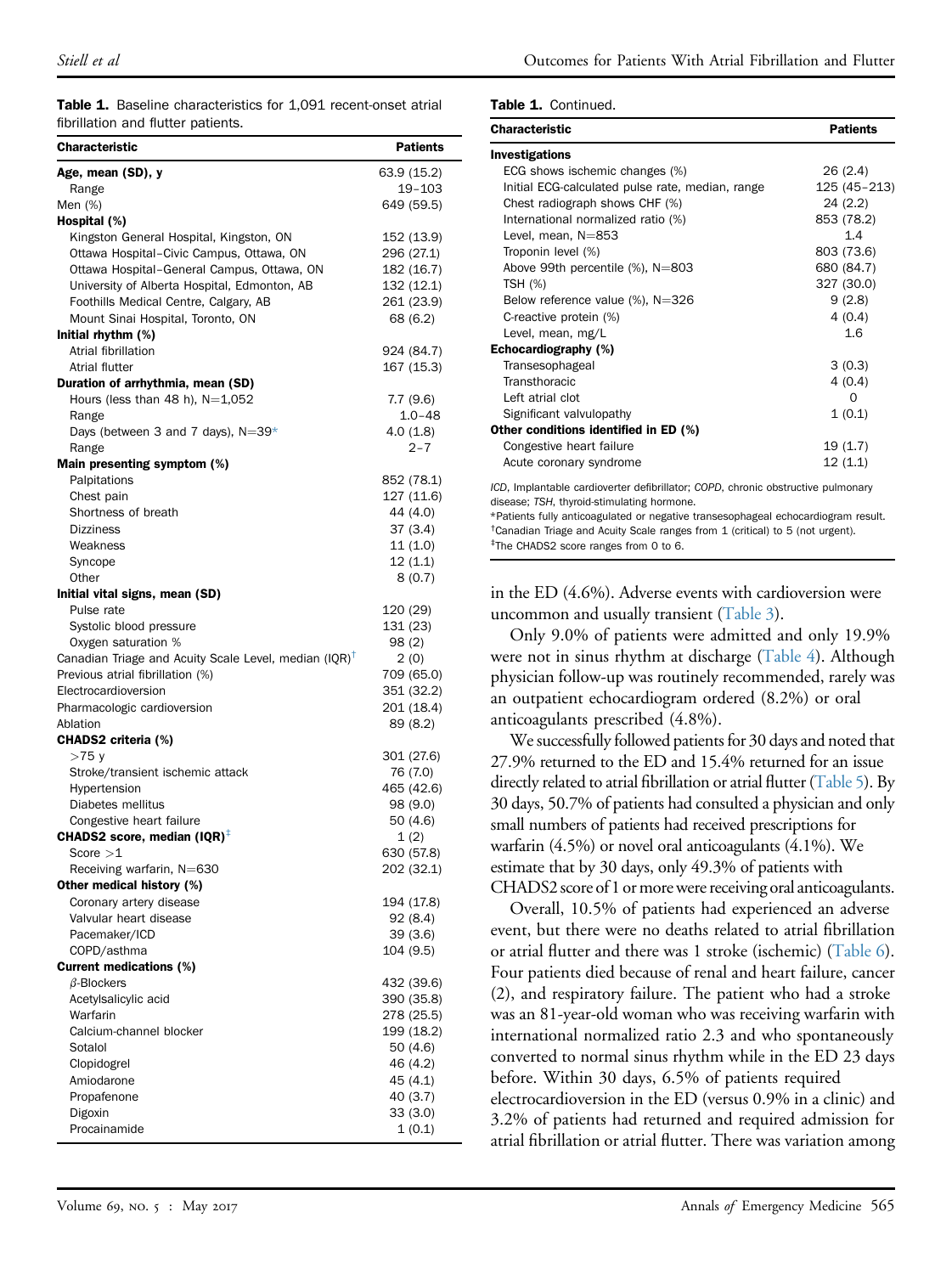<span id="page-4-0"></span>Table 2. Proportions of recent-onset atrial fibrillation and flutter patients receiving treatments in the ED.

| <b>Treatment</b>                                      | <b>Patients</b><br>$(N=1,091)$ |
|-------------------------------------------------------|--------------------------------|
| First attempted treatment (%)                         |                                |
| Observe only                                          | 102(9.4)                       |
| Rate control only                                     | 194 (17.8)                     |
| Rhythm drug first                                     | 368 (33.7)                     |
| Electrocardioversion first                            | 427 (39.1)                     |
| Second attempted treatment (%), $N=167$               |                                |
| Rhythm drug                                           | 23 (13.8)                      |
| Electrocardioversion                                  | 144 (86.2)                     |
| IV rate control drugs in ED (%)                       | 438 (40.2)                     |
| Metoprolol                                            | 285 (65.1)                     |
| Total dose administered, mean, mg                     | 9                              |
| Pulse rate 1 h post, mean                             | 102                            |
| <b>Diltiazem</b>                                      | 141 (32.2)                     |
| Total dose administered, mean, mg                     | 21                             |
| Pulse rate 1 h post, mean                             | 97                             |
| <b>Other medications (%)</b>                          | 12(2.7)                        |
| Digoxin                                               | 4(0.9)                         |
| Bisoprolol                                            | 2(0.5)                         |
| Sotalol                                               | 2(0.5)                         |
| Atenolol                                              | 1(0.2)                         |
| Carvedilol                                            | 1(0.2)                         |
| Labetalol                                             | 1(0.2)                         |
| Esmolol                                               | 1(0.2)                         |
| IV adenosine administered (%)                         | 34(3.1)                        |
| Rhythm control drugs in ED (%)                        | 391 (35.8)                     |
| Procainamide IV                                       | 332 (84.9)                     |
| Amiodarone IV                                         | 37 (9.5)                       |
| Propafenone PO                                        | 11(2.8)                        |
| Vernakalant IV                                        | 4(1.0)                         |
| <b>Other medications</b>                              | 9(2.3)                         |
| Flecainide PO                                         | 3(0.8)                         |
| Dronedarone PO                                        | 2(0.5)                         |
| Ibutilide IV                                          | 1(0.3)                         |
| Successful conversion                                 | 204 (52.2)                     |
| Electrocardioversion attempted (%)                    | 571 (52.3)                     |
| Successful conversion                                 | 514 (90.0)                     |
| Max energy, mean, Joules                              | 148.0                          |
| No. of shocks administered, mean                      | 1.4                            |
| Pad position, $N = 56$                                |                                |
| Anterolateral                                         | 4(7.1)                         |
| Anteroposterior                                       | 52 (92.9)                      |
| Physician performing cardioversion, $N = 571$         |                                |
| Emergency physician                                   | 559 (97.9)                     |
| Cardiology                                            | 12(2.1)                        |
| Sedation given by, $N = 571$                          |                                |
| Emergency physician                                   | 561 (98.3)                     |
| Anesthesia                                            | 9(1.6)                         |
| Sedation used, N = 571                                |                                |
| Propofol                                              | 549 (96.1)                     |
| Fentanyl                                              | 316 (55.3)                     |
| Midazolam                                             | 23(4.0)                        |
| Other                                                 | 34(6.0)                        |
| Second electrocardioversion required after recurrence | 11(1.9)                        |
| <b>Consultations in ED (%)</b>                        |                                |
| Cardiology                                            | 216 (19.8)                     |
| Internal medicine                                     | 21(1.9)                        |
| Anesthesia                                            | 5(0.5)                         |

|  | Table 2. Continued. |
|--|---------------------|
|  |                     |

| Treatment                                                                  | <b>Patients</b><br>$(N=1,091)$ |
|----------------------------------------------------------------------------|--------------------------------|
| Antithrombotic therapy given in ED (%)                                     |                                |
| Heparin                                                                    | 50 (4.6)                       |
| IV unfractionated                                                          | 15(1.4)                        |
| SC low molecular weight                                                    | 35(3.3)                        |
| Warfarin*                                                                  | 40 (3.7)                       |
| Acetylsalicylic acid                                                       | 95(8.7)                        |
| Clopidogrel                                                                | 8(0.7)                         |
| *No novel oral anticoagulants were used in the ED during the study period. |                                |

<span id="page-4-1"></span>sites in treatment strategies and outcomes ([Table E1,](#page-10-0)

available online at [http://www.annemergmed.com\)](http://www.annemergmed.com). We found many variables strongly associated with adverse events on univariate analysis [\(Table 7](#page-7-0)). Further analysis by multivariate techniques revealed 3 patient-related variables and 1 management-related variable that were independently associated with adverse events [\(Figure E1](#page-10-1) and [Table E2](#page-11-0), available online at <http://www.annemergmed.com>). Increasing risk for adverse event were hours from onset of atrial fibrillation and flutter (odds ratio 1.03/hour; 95% confidence interval [CI] 1.01 to 1.05), history of stroke or transient ischemic attack (TIA) (2.09; 95% CI 1.01 to 4.36), and pulmonary congestion on chest radiograph as reported by radiologists (7.37; 95% CI 2.40 to 22.64). In regard to discharge rhythm, patients who left the ED in sinus rhythm were much less likely to experience an adverse event (P<.001), with those converted pharmacologically having the lowest odds ratio (0.23; 95% CI 0.08 to 0.64). For the overall model, Hosmer and Lemeshow goodness-of-fit P value was .84 and the c statistic was 0.680.

#### LIMITATIONS

We recognize that this observational cohort study had several limitations, including the fact that not all eligible patients were enrolled in the study. However, only 29 patients (2.6%) were missed and this low number is unlikely to contribute substantive patient selection bias. We acknowledge that we did not have follow-up ECG tracings for the majority of patients but are confident that patients with a recurrence of atrial fibrillation and flutter would have been identified by a return visit to the ED. We were able to ascertain survival status on all patients. We could not model correlates of death and stroke alone because of the rarity of these events. Consequently, we chose to define adverse events as a composite of clinically relevant outcomes. Strengths of the study include detailed prospective follow-up, a large cohort from multiple sites, and detailed data collection.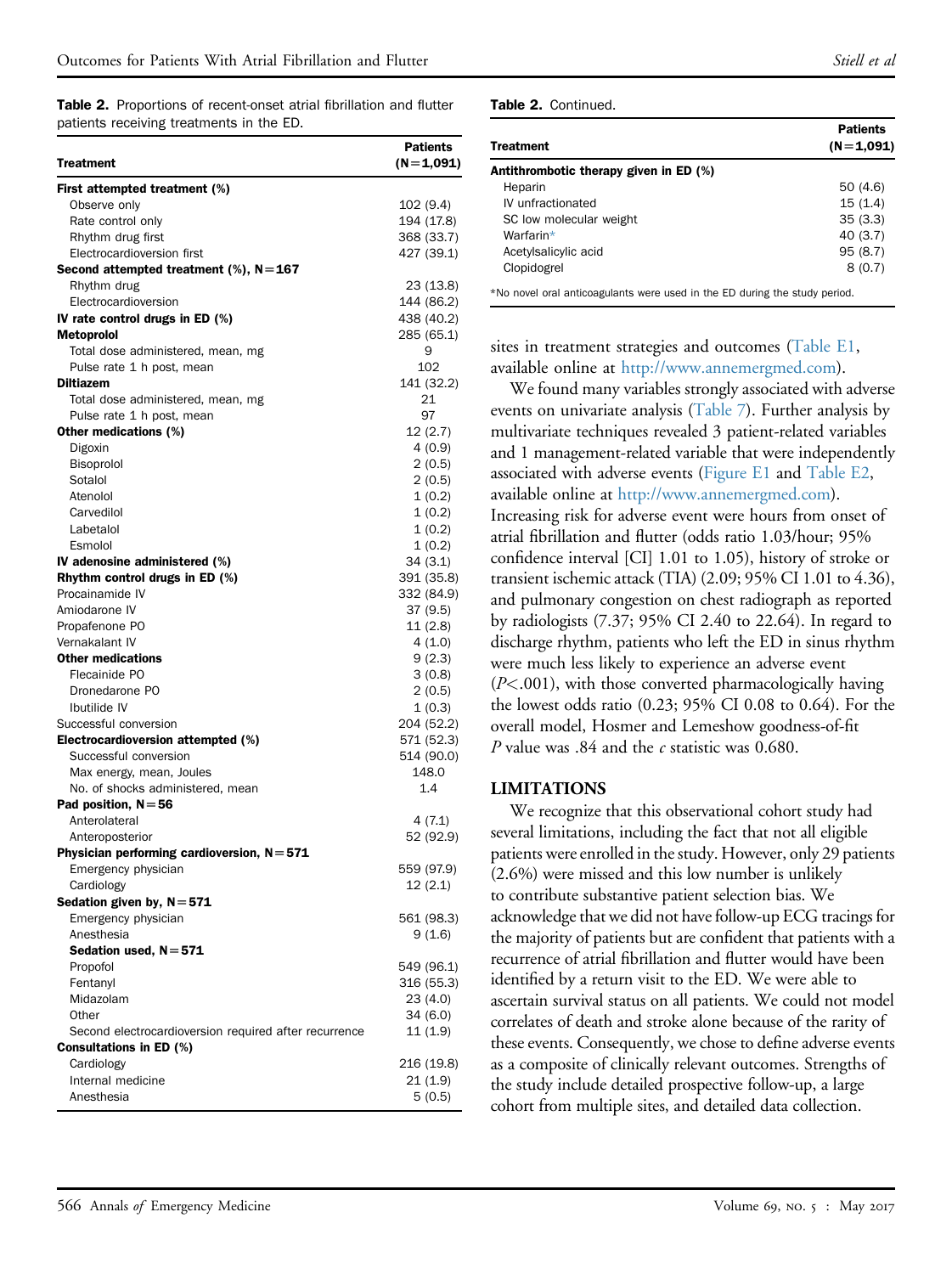<span id="page-5-0"></span>

|  | <b>Table 3.</b> Adverse events occurring before ED disposition for |
|--|--------------------------------------------------------------------|
|  | $(N=1.091)$ recent-onset atrial fibrillation and flutter patients. |

| Adverse Events (%)                                | <b>Patients</b> |
|---------------------------------------------------|-----------------|
| If rhythm control drugs administered, $N = 391$   | 42 (10.7)*      |
| Hypotension                                       | 24 (6.1)        |
| Drug infusion stopped                             | 15(3.8)         |
| <b>Bradycardia</b>                                | 12(3.1)         |
| Other                                             | 6(1.5)          |
| Ventricular tachycardia                           | 4(1.0)          |
| Atrial tachyarrhythmia                            | 3(0.8)          |
| Heart block                                       | Ω               |
| Torsades de pointes                               | 0               |
| Syncope                                           | $\Omega$        |
| Supraventricular tachycardia                      | ∩               |
| If electrocardioversion attempted, $N = 571$      | 19(3.3)         |
| Transient hypoxia                                 | 19(3.3)         |
| Aspiration                                        | $\mathcal{L}$   |
| Stroke                                            | Ω               |
| Death                                             | 0               |
| *Patients may have had more than 1 adverse event. |                 |

#### <span id="page-5-2"></span>DISCUSSION

We believe this to be the largest multicenter prospective study to evaluate the outcomes of recent-onset atrial fibrillation and flutter patients managed in the ED. Our study found that such patients are younger than those

<span id="page-5-1"></span>Table 4. ED disposition for 1,091 recent-onset atrial fibrillation and flutter patients.

| <b>Disposition Details (%)</b>                                                                                         | Patients, $N=1,091$ |
|------------------------------------------------------------------------------------------------------------------------|---------------------|
| Disposition                                                                                                            |                     |
| <b>Discharged home</b>                                                                                                 | 993 (91.0)          |
| Scheduled return to ED next day, N=993                                                                                 | 21(2.1)             |
| Admitted                                                                                                               | 98 (9.0)            |
| Converted to sinus rhythm before ED                                                                                    | (80.1)              |
| discharge, $N=1.089*$                                                                                                  |                     |
| Electrical                                                                                                             | 513 (47.1)          |
| Drug                                                                                                                   | 204 (18.7)          |
| Spontaneous                                                                                                            | 155 (14.2)          |
| Not converted                                                                                                          | 217 (19.9)          |
| Pulse rate before discharge, mean, beats/min                                                                           | 76                  |
| ED length of stay, hours, median (IQR), h                                                                              | 5.0(4)              |
| Outpatient follow-up recommended $N = 993^+$                                                                           |                     |
| Cardiology                                                                                                             | 630 (63.4)          |
| Family physician                                                                                                       | 413 (41.6)          |
| Internal medicine                                                                                                      | 29(2.9)             |
| Echocardiogram                                                                                                         | 81 (8.2)            |
| New prescriptions at discharge, $N = 993$                                                                              |                     |
| Acetylsalicylic acid                                                                                                   | 115 (11.6)          |
| Metoprolol                                                                                                             | 62(6.2)             |
| Warfarin <sup>‡</sup>                                                                                                  | 48 (4.8)            |
| Other cardiac medication                                                                                               | 41 (4.1)            |
| Diltiazem                                                                                                              | 21(2.1)             |
| Low molecular weight heparin                                                                                           | 12 (1.2)            |
| Clopidogrel                                                                                                            | 1(0.1)              |
| *The mode of achieving discharge rhythm was unknown for 2 patients.<br><sup>†</sup> Patients may have had more than 1. |                     |

<span id="page-5-5"></span><span id="page-5-4"></span><span id="page-5-3"></span>‡ No novel oral anticoagulants were used in ED during the study period.

reported as having permanent or persistent atrial fibrillation. In our Canadian sites, the majority of patients were safely treated with restoration of sinus rhythm by pharmacologic cardioversion with intravenous procainamide or electrocardioversion and sedation provided by the emergency physician. Adverse events with cardioversion were uncommon and most patients were discharged in sinus rhythm. Prescription of oral anticoagulants in the ED was surprisingly low, considering that more than 50% of patients had a CHADS2 score of 1 or more and only 25% were currently receiving warfarin. Approximately 10% of patients experienced an adverse event within 30 days of the ED visit, with no deaths related to atrial fibrillation or atrial flutter and 1 stroke. The key findings of this study are the identification of potential risk factors for subsequent adverse events. Patient-related risk factors are longer time from onset of arrhythmia, history of stroke or TIA, and pulmonary congestion on chest radiograph. We also identified an important treatment risk factor, with patients who left the ED in sinus rhythm being much less likely to experience an adverse event. The lowest odds ratio was for patients converted pharmacologically. These potential risk factors should be carefully considered by physicians managing recent-onset atrial fibrillation and flutter in the ED.

We are aware of no prospective studies that were able to link specific ED management strategies with patient outcomes in a focused population of recent-onset atrial fibrillation and flutter patients. We identified 13 studies of ED recent-onset atrial fibrillation and flutter management involving restoration of sinus rhythm by drugs or electrocardioversion. These studies used a variety of methodologies (health records review,  $4,21,22,27,28$ prospective cohort,<sup>[29-32](#page-9-7)</sup> and randomized trial<sup>19,24,25,33</sup>) and only 2 prospectively followed patients outside the hospital. Decker et al<sup>[19](#page-9-5)</sup> followed 153 US patients for up to 6 months and found relatively few adverse events. Bellone et al<sup>[33](#page-9-8)</sup> followed 247 Italian patients but reported rhythm only at 60 days. Scheuermeyer et al $^{22,23}$  $^{22,23}$  $^{22,23}$ conducted several retrospective Canadian health records reviews to evaluate outcomes of recent-onset atrial fibrillation and flutter patients at 30 days and 1 year and also found relatively few adverse events. They also identified underuse of oral anticoagulants by emergency physicians.[34](#page-9-10) In another retrospective study, Atzema et al<sup>[35](#page-9-11)</sup> noted the low physician follow-up rate within 7 days of an ED visit. None of these studies attempted to identify risk factors for adverse events. Atzema et al<sup>[36](#page-9-12)</sup> identified a number of factors associated with mortality in a large database study of nonspecific atrial fibrillation patients with a very low ED cardioversion rate (15%).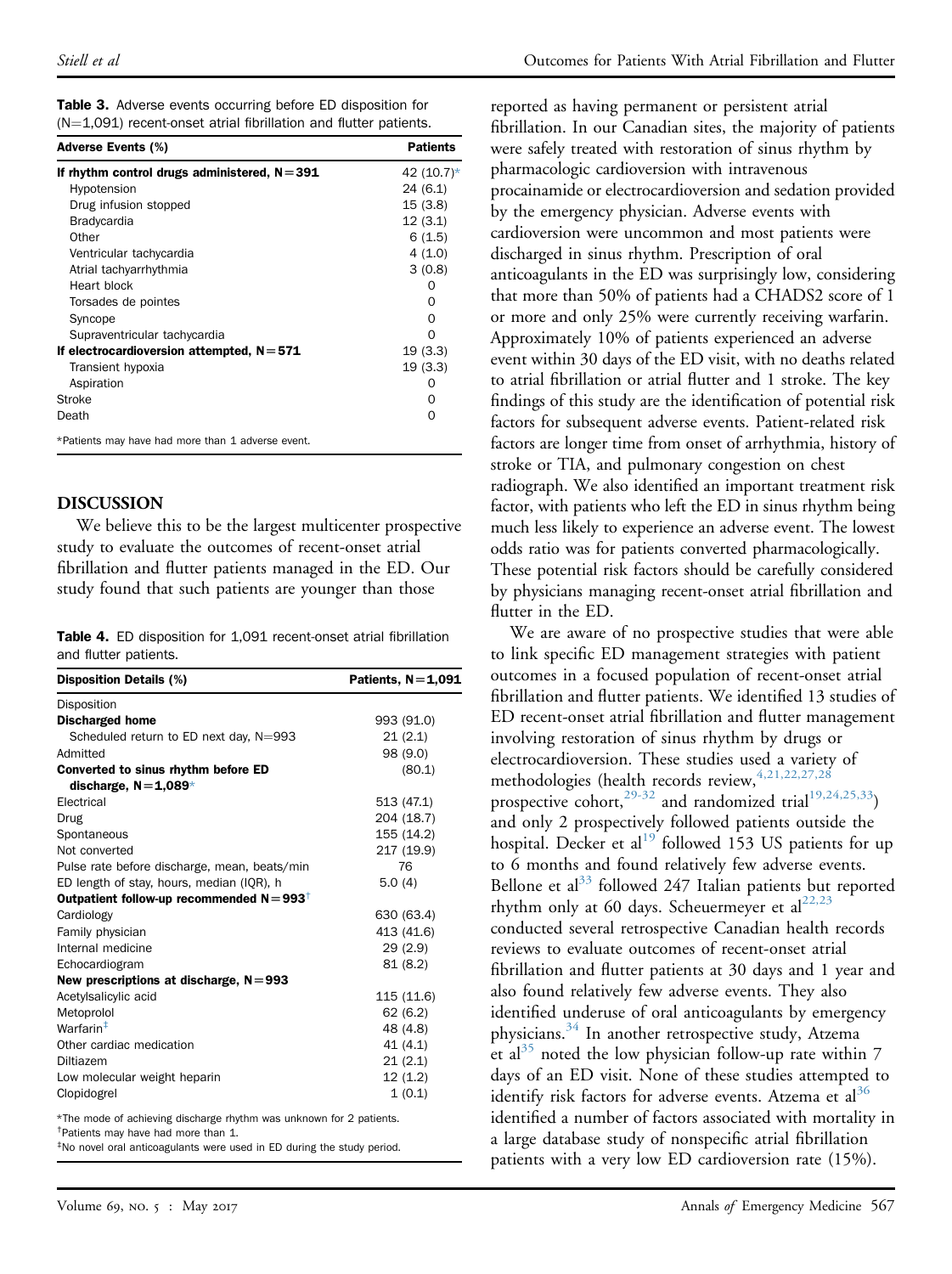Table 5. Clinical outcomes of 1,091 recent-onset atrial fibrillation and flutter patients after 30 days.

|                                                                                                   | <b>Patients</b>      |
|---------------------------------------------------------------------------------------------------|----------------------|
| Outcome                                                                                           | (N=1,091)            |
| Return ED visit (%)                                                                               | 304 (27.9)           |
| Related to AF/AFL                                                                                 | 168 (15.4)           |
| No. of visits, mean, N=168                                                                        | 1.5                  |
| Days post ED, mean (SD), $N=168$                                                                  | 10.7(8.3)            |
| <b>Outpatient visits (%)</b>                                                                      |                      |
| Cardiology follow-up                                                                              | 278 (25.5)           |
| No. of visits, mean                                                                               | 1.2                  |
| Days post ED, mean (SD)                                                                           | 14.9 (9.0)           |
| Internal medicine                                                                                 | 55 (5.0)             |
| No. of visits, mean                                                                               | 1.4                  |
| Days post ED, mean (SD)                                                                           | 9.8(7.8)             |
| <b>Family physician</b>                                                                           | 269 (24.7)           |
| No. of visits, mean, N=264                                                                        | 1.5                  |
| Days post ED, mean (SD), N=269                                                                    | 9.2(8.0)             |
| Hospital admission (%)                                                                            | 42 (3.9)             |
| Related to atrial-fibrillation/flutter                                                            | 35(3.2)              |
| Days post ED, mean (SD), N=42                                                                     | 11.6 (8.0)           |
| Length of stay, mean days $(SD)$ , $N=39$                                                         | 6.9(9.9)             |
| Electrocardioversion (%)                                                                          | 71 (6.5)             |
| Days post ED, mean (SD)                                                                           | 12.5 (8.6)           |
| In ED                                                                                             | 61(5.6)              |
| In clinic                                                                                         | 10 (0.9)             |
| Successfully cardioverted $(\%)$ , N=71                                                           | 62 (87.3)            |
| Electrocardiography (%)                                                                           | 401 (36.8)           |
| Days post ED, mean (SD)                                                                           | 15.1 (9.0)           |
| Rhythm, $N = 374$                                                                                 |                      |
| Normal sinus                                                                                      | 296 (79.1)           |
| Atrial fibrillation                                                                               | 66 (17.7)            |
| Atrial flutter                                                                                    | 12(3.2)              |
| Pulse rate, mean, N=338                                                                           | 73.2                 |
| Other arrhythmia, $N=1,091$                                                                       |                      |
| AV block                                                                                          | 1(0.1)               |
| Ventricular tachycardia                                                                           | 2(0.2)               |
| Supraventricular tachycardia                                                                      | 3(0.3)               |
| Echocardiography (%)                                                                              | 324 (29.7)           |
| Transthoracic                                                                                     | 280 (86.4)           |
| Transesophageal echocardiography                                                                  | 20 (6.2)             |
| Results of echocardiography, $N = 265$                                                            |                      |
| Left atrial clot                                                                                  | 0                    |
| Significant valvulopathy                                                                          | 48 (18.1)            |
| Left atrial enlargement                                                                           | 76 (28.7)            |
| Left ventricular hypertrophy                                                                      | 14 (5.3)             |
| New medications prescribed $(\%)^*$                                                               | 265 (24.3)           |
| $\beta$ -Blocker<br>Calcium-channel blocker                                                       | 89 (8.2)<br>31(2.8)  |
|                                                                                                   |                      |
| Antiarrhythmic<br>Digoxin                                                                         | 86 (7.9)<br>18 (1.6) |
| Warfarin                                                                                          | 49 (4.5)             |
| Novel oral anticoagulant                                                                          | 45 (4.1)             |
| Acetylsalicylic acid                                                                              | 30(2.8)              |
| Clopidogrel                                                                                       | 6(0.6)               |
|                                                                                                   |                      |
| AF, Atrial fibrillation; AFL, atrial flutter.<br>*Some patients were prescribed more than 1 drug. |                      |

<span id="page-6-2"></span><span id="page-6-0"></span>Barrett et al<sup>[37](#page-9-13)</sup> created a predictive model aid for adverse events, but the findings are not applicable to the Canadian setting in that 85% of patients were admitted and there were no data on ED management strategies.

<span id="page-6-1"></span>

| <b>Table 6.</b> Adverse events occurring within 30 days for 1,091 |  |
|-------------------------------------------------------------------|--|
| recent-onset atrial fibrillation and flutter patients.            |  |

| <b>Adverse Events, N</b>                 | Patients, $N=1,091$ |
|------------------------------------------|---------------------|
| Total adverse events*                    | 117 (10.7)          |
| Death related to AF/AFL                  |                     |
| Deaths not related to AF/AFL             | 4                   |
| Stroke                                   | 1(0.1)              |
| Days post ED                             | 23                  |
| <b>Acute coronary syndrome</b>           | 6(0.6)              |
| Days post ED, mean (SD)                  | 12.5(11.6)          |
| <b>Acute heart failure</b>               | 11(1.0)             |
| Days post ED, mean (SD)                  | 12.9(9.1)           |
| Subsequent electrocardioversion in ED    | 71 (6.5)            |
| Days post ED, mean (SD)                  | 13.8(8.6)           |
| Subsequent hospital admission for AF/AFL | 36(3.3)             |
| Days post ED, mean (SD)                  | 11.6 (8.0)          |

<span id="page-6-3"></span>\*Patients may have had more than 1 adverse event.

There are few data on the incidence of stroke after an ED visit for atrial fibrillation.<sup>[38](#page-9-14)</sup> Airaksinen et al<sup>39</sup> reported a 7-year review of patients who were successfully cardioverted from atrial fibrillation with onset less than 48 hours, in a cardiology clinic, and who had neither longterm oral anticoagulation nor periprocedural heparin therapy.<sup>[20](#page-9-16)</sup> Of 5,116 successful cardioversions in 2,481 patients, 0.7% of patients developed thromboembolic events within 30 days (median 2 days). Noted risk factors were similar to those from the CHADS2 score.

This study reveals some variation in management among sites but confirms the safety and effectiveness of an aggressive pharmacologic or electrocardioversion strategy in the ED, with few patients requiring admission. We encourage physicians to seriously consider rhythm control rather than rate control in the ED because this strategy immediately returns patients to their normal state and daily activities and avoids the burden of hospitalization.

Although patient outcomes were very good, we were concerned about the infrequent prescription of oral anticoagulants by emergency physicians for the many patients with a CHADS2 score of 1 or more. This is contrary to recommendations of the Canadian Cardiovascular Society. $40,41$  The main purpose of anticoagulation for at-risk recent-onset atrial fibrillation and flutter patients is to reduce their long-term risk of stroke, not just in the immediate postcardioversion period. The current recommendations include prescription of oral anticoagulants (warfarin or novel oral anticoagulants) to recent-onset atrial fibrillation and flutter patients who are aged 65 or older or have 1 or more CHADS2 risk factors. Less than half of patients with a CHADS2 score of 1 or more were receiving oral anticoagulants 30 days after the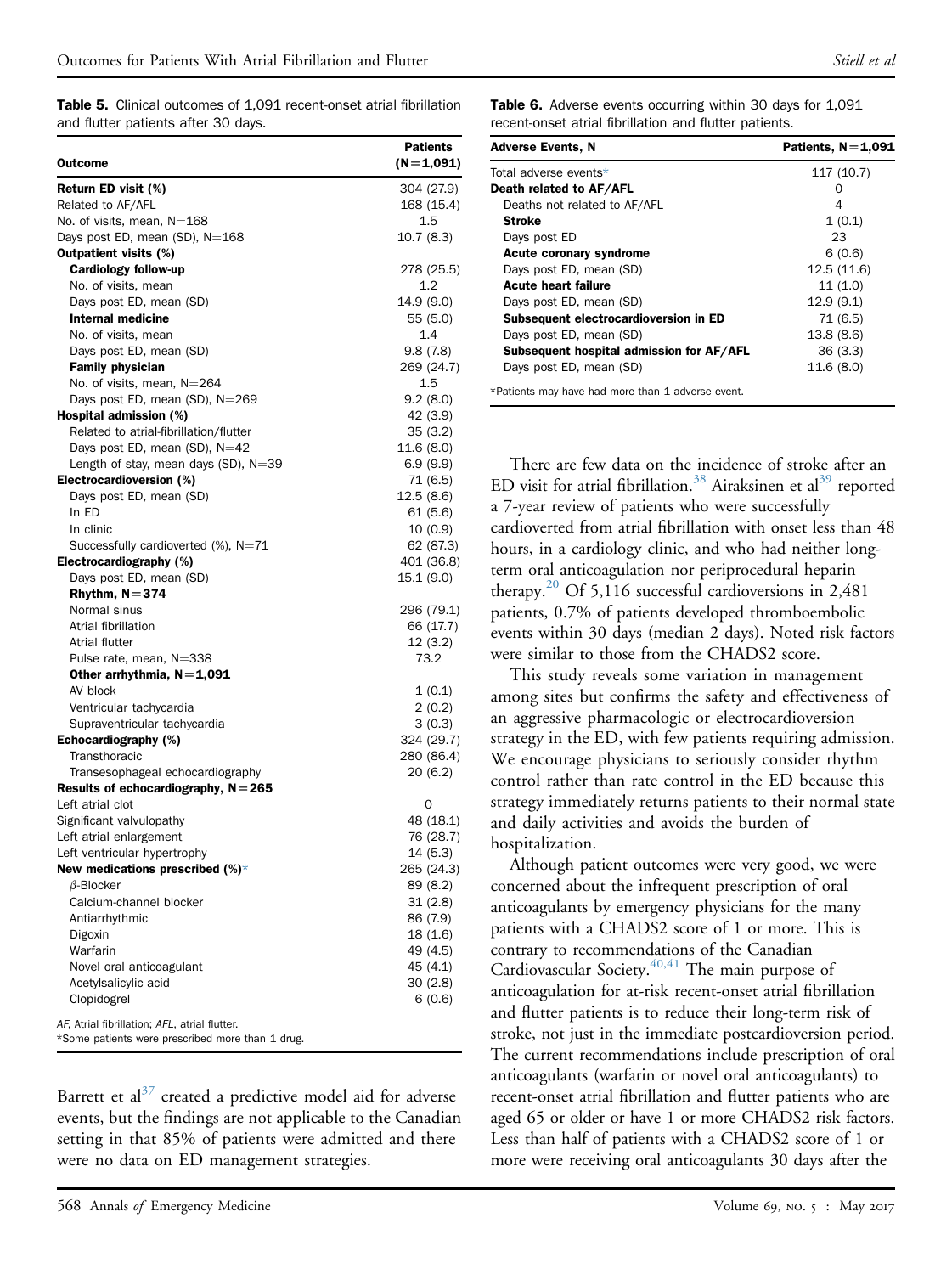Table 7. Comparison of characteristics and ED management for patients with and without adverse events within 30 days (N=1,091).

| <b>Characteristic</b>                                         | Adverse Event, $N = 117$ | No Adverse Event, $N = 974$ |
|---------------------------------------------------------------|--------------------------|-----------------------------|
| Age, mean (SD), y                                             | 66.2 (14.6)              | 63.7 (15.3)                 |
| > 80                                                          | 26 (22.2)                | 162 (16.6)                  |
| Men (%)                                                       | 73 (62.4)                | 576 (59.1)                  |
| Initial rhythm (%)                                            |                          |                             |
| Atrial fibrillation                                           | 89 (76.1)                | 835 (85.7)                  |
| Atrial flutter                                                | 28 (23.9)                | 139 (14.3)                  |
| <b>Duration of arrhythmia</b>                                 |                          |                             |
| Hours, mean (SD) (less than 48 h), $N=111:941$                | 10.9 (12.9)              | 7.3(9.1)                    |
| Range                                                         | $1.0 - 48.0$             | $1.0 - 48.0$                |
| Days, mean (SD) (between 3 and 7 days), N=6:33                | 5.0(2.1)                 | 3.9(1.7)                    |
| Range                                                         | $2.0 - 7.0$              | $2.0 - 7.0$                 |
| Time from onset (%), h                                        |                          |                             |
| $<$ 12                                                        | 83 (70.9)                | 781 (80.2)                  |
| >12                                                           | 34 (29.1)                | 193 (19.8)                  |
| >24                                                           | 18 (15.4)                | 86 (8.8)                    |
| $>36$                                                         | 9(7.7)                   | 27(2.8)                     |
| CTAS level, mean                                              | 2.16                     | 2.20                        |
| Previous atrial fibrillation (%)                              | 86 (73.5)                | 623 (64.0)                  |
| Electrocardioversion                                          | 56 (65.1)                | 295 (47.4)                  |
| Pharmacologic cardioversion                                   | 21(24.4)                 | 180 (28.9)                  |
| <b>CHADS2</b> score, mean                                     | $\mathbf{1}$             | 1                           |
| >1                                                            | 77 (65.8)                | 553 (56.8)                  |
| Troponin level $>99$ th percentile (N=82:721)                 | 61 (74.4)                | 619 (85.9)                  |
| Chest radiograph shows pulmonary congestion $(\%)$ (N=57:330) | 10(8.6)                  | 14(1.4)                     |
| IV rate control drugs in ED (%)                               | 49 (41.9)                | 389 (39.9)                  |
| Rhythm control drugs in ED (%)                                | 25 (21.4)                | 366 (37.6)                  |
| Electrocardioversion attempted (%)                            | 70 (59.8)                | 501 (51.4)                  |
| Antithrombosis therapy in ED (%)                              | 19 (16.2)                | 146 (15.0)                  |
| Disposition: discharged home (%)                              | 99 (84.6)                | 894 (91.8)                  |
| Mode of conversion before disposition (%)                     |                          |                             |
| Electrical                                                    | 63 (53.8)                | 450 (46.3)                  |
| Spontaneous                                                   | 14 (12.0)                | 141 (14.5)                  |
| Not converted                                                 | 33 (28.2)                | 184 (18.9)                  |
| Drug                                                          | 7(6.0)                   | 197 (20.3)                  |
| <b>First attempted treatment</b>                              |                          |                             |
| Rate control only                                             | 28 (23.9)                | 166 (17.0)                  |
| Observe only                                                  | 10(8.6)                  | 92(9.5)                     |
| Pharmacologic cardioversion first                             | 23 (19.7)                | 345 (35.4)                  |
| Electrocardioversion first                                    | 56 (47.9)                | 371 (38.1)                  |
| Second attempted treatment, $N = 16:151$                      |                          |                             |
| Pharmacologic cardioversion                                   | 2(12.5)                  | 21 (13.9)                   |
| Electrocardioversion                                          | 14 (87.5)                | 130 (86.1)                  |
| Pulse rate before discharge, mean (SD), beats/min             | 80 (23.7)                | 75 (17.8)                   |
| CTAS, Canadian Triage and Acuity Scale.                       |                          |                             |

<span id="page-7-0"></span>sentinel ED visit. We believe that this therapy should be initiated in the ED because many patients have trouble accessing early follow-up care and because many primary care physicians may not be familiar with these recent guidelines.<sup>[42](#page-9-18)</sup> Clearly, all recent-onset atrial fibrillation and flutter patients must have their CHADS2 factors and bleeding risk evaluated in the ED.

Our findings provide additional tools to physicians who manage recent-onset atrial fibrillation and flutter and who should recognize additional risk of adverse events for patients whose presentation is delayed, have had previous stroke or TIA, or have evidence of active heart failure. We

suggest early follow-up for these patients. Our findings suggest that patients fare better when they leave the ED in sinus rhythm, and this should provide further evidence for physicians who have been reluctant to cardiovert. We recognize that our recommendations are not the result of a randomized trial comparing rate versus rhythm control for recent-onset atrial fibrillation and flutter. Cardioversion is now so widely used in Canadian EDs that it would be difficult, if not impossible, to enroll a large enough sample size to test for superiority with clinical outcomes.

Much research is still required to determine the safest and most effective management strategies for recent-onset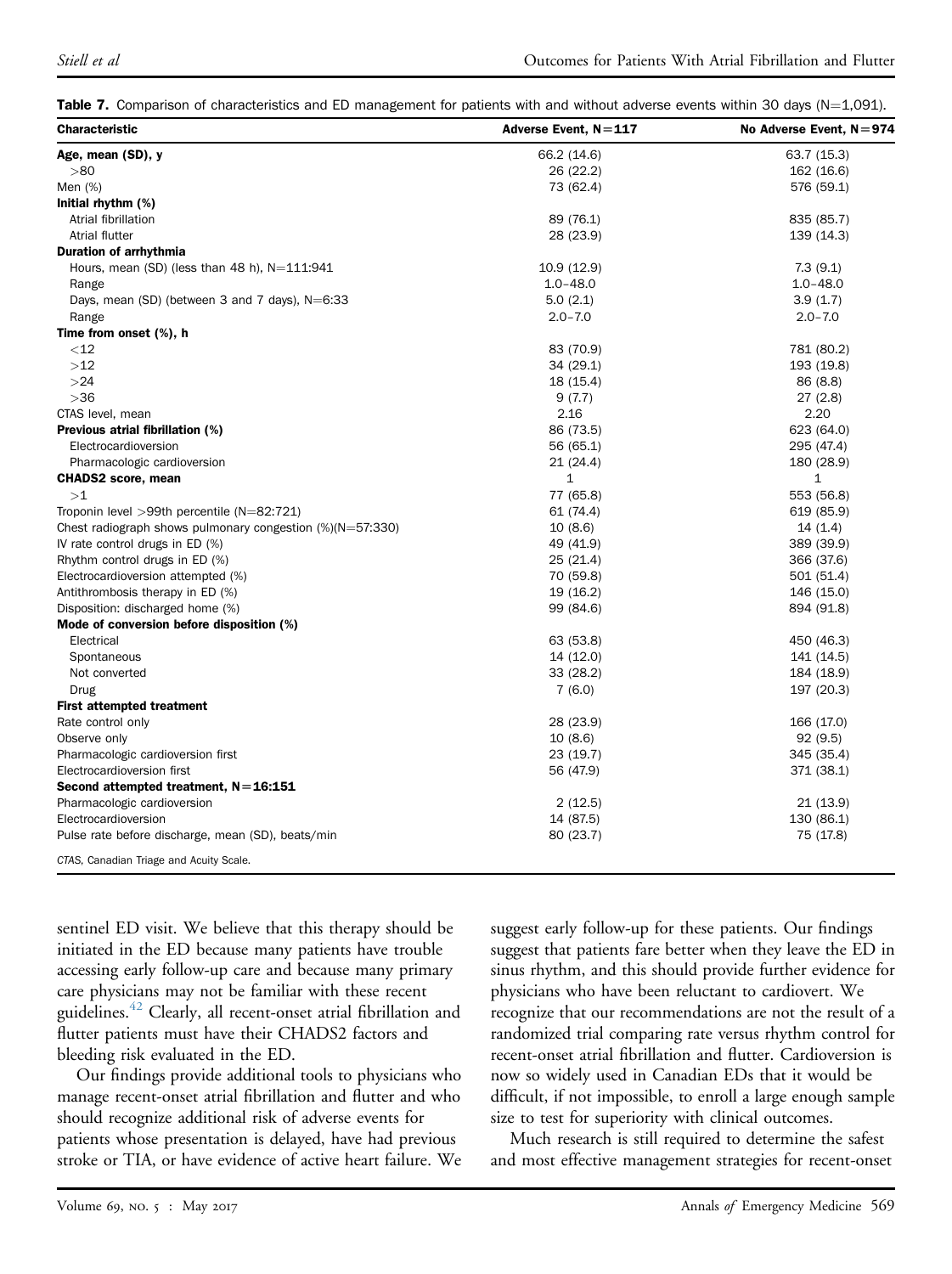atrial fibrillation and flutter patients. For example, there is clinical equipoise in Canada about whether rhythm control in the ED should commence with pharmacologic or electrocardioversion. We recommend further evaluation of the effect of recent-onset atrial fibrillation and flutter riskstratification and cardioversion for all patients in the ED.

This multicenter prospective study found that although most recent-onset atrial fibrillation and flutter patients were treated aggressively in the ED, there were few serious outcomes within 30 days. Physicians underprescribed oral anticoagulants. We identified potential patient-specific risk factors for adverse events, including longer duration from onset of arrhythmia, previous stroke or TIA, and congestion on chest radiograph. We also identified that patients who left the ED in sinus rhythm were much less likely to experience an adverse event, with the lowest risk being for those converted pharmacologically. We encourage consideration of these risk factors and use of cardioversion for most recentonset atrial fibrillation and flutter patients in the ED.

The authors acknowledge the research staff at participating hospitals for their contributions toward patient enrollment and follow-up, as well as data collection: Connor Sheehan, BAH, Ellias Horner, BAH, and Linda Brown, RN (The Ottawa Hospital, Civic and General Campus, Ottawa, Ontario); Jane Reid, RN, Nicholas Martin, MD, Gauri Ghate, MD, Carla Graham, RN, and Catherine Bobek, MD (Kingston General Hospital, Kingston, Ontario); Michelle Loftus, RN, and Genevieve Blanchard, RN (Mount Sinai Hospital, Toronto, Ontario); Debbie Boyko, RN, Mira Singh, MA, Gemma Percival, RN, and Jennifer Goede, RN (University of Alberta Hospital, Edmonton, Alberta); Renee Vilneff, RN, Allan Kostyniuk, BA, Hachem Nasri, MD, Fareen Zaver, MD, Rebecca Machacek, RN candidate, Stevie Anderson, RN candidate, and Carly More, RN candidate (Foothills Medical Center, Calgary, Alberta); acknowledge the significant contributions of the research staff at The Ottawa Hospital Research Institute for coordinating this study: Maureen Lowe, RN (study coordinator), Angela Marcantonio (ethics coordinator), and My-Linh Tran and Sheryl Domingo (data management); and acknowledge the emergency physicians and ED nurses at all participating sites for assisting research teams with data collection and identifying potential patients.

#### Supervising editor: Donald M. Yealy, MD

Author affiliations: From the Department of Emergency Medicine (Stiell, Perry, Eagles), Clinical Epidemiology Program, Ottawa Hospital Research Institute (Stiell, Clement, Perry, Eagles, Brinkhurst), University of Ottawa Heart Institute (Birnie, Wells), University of Ottawa School of Epidemiology, Public Health and Preventive Medicine (Wells), University of Ottawa, Ottawa, Ontario,

Canada; the Division of Emergency Medicine, Schwartz/Reisman Emergency Medicine Institute (Borgundvaag), the Division of Cardiology (Dorian), University of Toronto, Toronto, Ontario, Canada; the Department of Emergency Medicine and Kingston General Hospital Research Institute (Brison), the Department of Medicine (Redfearn), Queen's University, Kingston, Ontario, Canada; the Department of Emergency Medicine, Cumming School of Medicine, University of Calgary, Calgary, Alberta, Canada (Lang); the Libin Cardiovascular Institute/University of Calgary, Cumming School of Medicine, Calgary, Alberta, Canada (Wyse); and the Department of Emergency Medicine and School for Public Health, University of Alberta and Alberta Health Services, Edmonton, Alberta, Canada (Rowe).

Author contributions: IGS conceived the idea, prepared the article, and secured research funding. CMC coordinated the study and collected data. GAW provided statistical assistance. JB collected study data. BHR, RJB, DGW, DB, PD, EL, JJP, BB, DE, and DR assisted with study design and supervised the recruitment of patients and management of data. All authors supervised in the conduct of the trial and data collection, drafted the article, or contributed to its revision, and approved the final version. IGS had full access to all of the data in the study and takes responsibility for the integrity of the data and the accuracy of the data analysis. IGS takes responsibility for the paper as a whole.

Funding and support: By Annals policy, all authors are required to disclose any and all commercial, financial, and other relationships in any way related to the subject of this article as per ICMJE conflict of interest guidelines (see [www.icmje.org](http://www.icmje.org/)). The authors have stated that no such relationships exist. The authors received peerreviewed funding from the Heart and Stroke Foundation of Ontario (NA 7083). Dr. Stiell holds a Distinguished Professorship and Clinical Research Chair from the University of Ottawa. Dr. Rowe is supported by Canadian Institutes of Health Research as a Tier I Canada Research Chair in Evidence-based Emergency Medicine through the Government of Canada (Ottawa, Ontario, Canada). Dr. Perry holds a Clinical Research Chair from the University of Ottawa.

Publication dates: Received for publication July 18, 2016. Revision received October 5, 2016. Accepted for publication October 12, 2016. Available online January 19, 2017.

All authors attest to meeting the four [ICMJE.org](http://ICMJE.org) authorship criteria: (1) Substantial contributions to the conception or design of the work; or the acquisition, analysis, or interpretation of data for the work; AND (2) Drafting the work or revising it critically for important intellectual content; AND (3) Final approval of the version to be published; AND (4) Agreement to be accountable for all aspects of the work in ensuring that questions related to the accuracy or integrity of any part of the work are appropriately investigated and resolved.

#### <span id="page-8-0"></span>REFERENCES

- 1. [Heilbron B, Klein GJ, Talajic M, et al. 2004 Canadian Cardiovascular](http://refhub.elsevier.com/S0196-0644(16)31243-4/sref1) [Society consensus conference: atrial](http://refhub.elsevier.com/S0196-0644(16)31243-4/sref1) fibrillation—[management of atrial](http://refhub.elsevier.com/S0196-0644(16)31243-4/sref1) fi[brillation in the emergency department and following acute](http://refhub.elsevier.com/S0196-0644(16)31243-4/sref1) myocardial infarction. Can J Cardiol[. 2005;21\(Suppl B\):61B-66B.](http://refhub.elsevier.com/S0196-0644(16)31243-4/sref1)
- <span id="page-8-1"></span>2. [Skanes AC, Dorian P. 2004 Canadian Cardiovascular Society consensus](http://refhub.elsevier.com/S0196-0644(16)31243-4/sref2) [conference: atrial](http://refhub.elsevier.com/S0196-0644(16)31243-4/sref2) fibrillation—[etiology and initial investigation of atrial](http://refhub.elsevier.com/S0196-0644(16)31243-4/sref2) fibrillation. Can J Cardiol[. 2005;21\(Suppl B\):11B-14B](http://refhub.elsevier.com/S0196-0644(16)31243-4/sref2).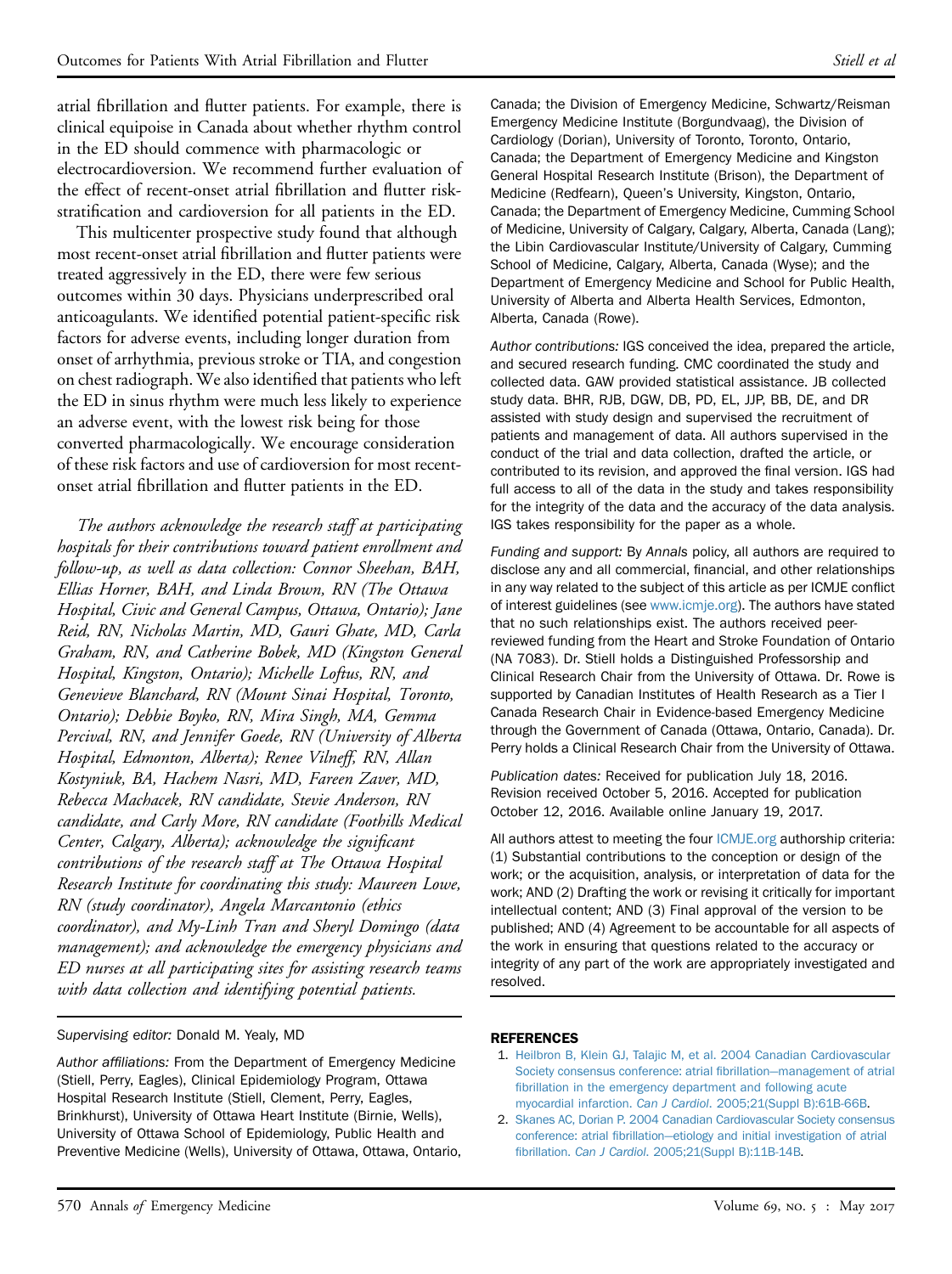- <span id="page-9-0"></span>3. [Connors S, Dorian P. Management of supraventricular tachycardia in](http://refhub.elsevier.com/S0196-0644(16)31243-4/sref3) the emergency department. Can J Cardiol[. 1997;13\(Suppl A\):19A-24A](http://refhub.elsevier.com/S0196-0644(16)31243-4/sref3).
- <span id="page-9-6"></span>4. [Michael JA, Stiell IG, Agarwal S, et al. Cardioversion of paroxysmal](http://refhub.elsevier.com/S0196-0644(16)31243-4/sref4) atrial fi[brillation in the emergency department.](http://refhub.elsevier.com/S0196-0644(16)31243-4/sref4) Ann Emerg Med. [1999;33:379-387.](http://refhub.elsevier.com/S0196-0644(16)31243-4/sref4)
- 5. [Redfearn DP, Furqan MA, Enriquez A, et al. Emergency department](http://refhub.elsevier.com/S0196-0644(16)31243-4/sref5) [re-presentation for atrial](http://refhub.elsevier.com/S0196-0644(16)31243-4/sref5) fibrillation and atrial flutter. Can J Cardiol. [2016;32:344-348.](http://refhub.elsevier.com/S0196-0644(16)31243-4/sref5)
- <span id="page-9-1"></span>6. [Borgundvaag B, Ovens H. Cardioversion of uncomplicated paroxysmal](http://refhub.elsevier.com/S0196-0644(16)31243-4/sref6) atrial fi[brillation: a survey of practice by Canadian emergency](http://refhub.elsevier.com/S0196-0644(16)31243-4/sref6) physicians. CJEM[. 2004;6:155-160](http://refhub.elsevier.com/S0196-0644(16)31243-4/sref6).
- 7. [Stiell IG, Clement CM, Brison RJ, et al. Variation in management of](http://refhub.elsevier.com/S0196-0644(16)31243-4/sref7) recent-onset atrial fibrillation and fl[utter among academic hospital](http://refhub.elsevier.com/S0196-0644(16)31243-4/sref7) [emergency departments.](http://refhub.elsevier.com/S0196-0644(16)31243-4/sref7) Ann Emerg Med. 2011;57:13-21.
- 8. [Rogenstein C, Kelly AM, Mason S, et al. An international view of how](http://refhub.elsevier.com/S0196-0644(16)31243-4/sref8) recent-onset atrial fi[brillation is treated in the emergency department.](http://refhub.elsevier.com/S0196-0644(16)31243-4/sref8) Acad Emerg Med[. 2012;19:1255-1260.](http://refhub.elsevier.com/S0196-0644(16)31243-4/sref8)
- <span id="page-9-2"></span>9. [Marx JA, Hockberger RS, Walls R.](http://refhub.elsevier.com/S0196-0644(16)31243-4/sref9) Rosen's Emergency Medicine: Concepts and Clinical Practice[, 7th ed. St. Louis, MO: Mosby; 2009.](http://refhub.elsevier.com/S0196-0644(16)31243-4/sref9)
- 10. [Fuster V, Ryden LE, Cannom DS, et al. 2011 ACCF/AHA/HRS focused](http://refhub.elsevier.com/S0196-0644(16)31243-4/sref10) [updates incorporated into the ACC/AHA/ESC 2006 guidelines for the](http://refhub.elsevier.com/S0196-0644(16)31243-4/sref10) [management of patients with atrial](http://refhub.elsevier.com/S0196-0644(16)31243-4/sref10) fibrillation: a report of the [American College of Cardiology Foundation/American Heart](http://refhub.elsevier.com/S0196-0644(16)31243-4/sref10) [Association Task Force on Practice Guidelines developed in](http://refhub.elsevier.com/S0196-0644(16)31243-4/sref10) [partnership with the European Society of Cardiology and in](http://refhub.elsevier.com/S0196-0644(16)31243-4/sref10) [collaboration with the European Heart Rhythm Association and the](http://refhub.elsevier.com/S0196-0644(16)31243-4/sref10) [Heart Rhythm Society.](http://refhub.elsevier.com/S0196-0644(16)31243-4/sref10) J Am Coll Cardiol. 2011;57:e101-e198.
- 11. Camm AJ, Kirchhof P, Lip GY, et al. Guidelines for the management of atrial fi[brillation: the Task Force for the Management of Atrial Fibrillation of the](http://refhub.elsevier.com/S0196-0644(16)31243-4/sref11) [European Society of Cardiology \(ESC\).](http://refhub.elsevier.com/S0196-0644(16)31243-4/sref11) Eur Heart J. 2010;31:2369-2429.
- 12. [Camm AJ, Lip GY, De Caterina R, et al. 2012 Focused update of the](http://refhub.elsevier.com/S0196-0644(16)31243-4/sref12) [ESC guidelines for the management of atrial](http://refhub.elsevier.com/S0196-0644(16)31243-4/sref12) fibrillation: an update of [the 2010 ESC guidelines for the management of atrial](http://refhub.elsevier.com/S0196-0644(16)31243-4/sref12) fibrillation. [Developed with the special contribution of the European Heart Rhythm](http://refhub.elsevier.com/S0196-0644(16)31243-4/sref12) Association. Eur Heart J[. 2012;33:2719-2747.](http://refhub.elsevier.com/S0196-0644(16)31243-4/sref12)
- <span id="page-9-3"></span>13. [Wyse DG, Simpson CS. 2004 Canadian Cardiovascular Society](http://refhub.elsevier.com/S0196-0644(16)31243-4/sref13) [consensus conference: atrial](http://refhub.elsevier.com/S0196-0644(16)31243-4/sref13) fibrillation—[rate control versus rhythm](http://refhub.elsevier.com/S0196-0644(16)31243-4/sref13) control: decision making. Can J Cardiol[. 2005;21\(Suppl B\):15B-18B](http://refhub.elsevier.com/S0196-0644(16)31243-4/sref13).
- 14. [Fuster V, Ryden LE, Cannom DS, et al. ACC/AHA/ESC 2006 guidelines](http://refhub.elsevier.com/S0196-0644(16)31243-4/sref14) [for the management of patients with atrial](http://refhub.elsevier.com/S0196-0644(16)31243-4/sref14) fibrillation. J Am Coll Cardiol[. 2006;48:149-246](http://refhub.elsevier.com/S0196-0644(16)31243-4/sref14).
- 15. [Page RL. Newly diagnosed atrial](http://refhub.elsevier.com/S0196-0644(16)31243-4/sref15) fibrillation. N Engl J Med. [2004;351:2408-2416](http://refhub.elsevier.com/S0196-0644(16)31243-4/sref15).
- 16. [Hiatt WR, Lincoff M, Harrington RA. Acute pharmacological conversion](http://refhub.elsevier.com/S0196-0644(16)31243-4/sref16) of atrial fi[brillation to sinus rhythm. Is short-term symptomatic therapy](http://refhub.elsevier.com/S0196-0644(16)31243-4/sref16) [worth it? a report from the December 2007 meeting of the](http://refhub.elsevier.com/S0196-0644(16)31243-4/sref16) [Cardiovascular and Renal Drugs Advisory Committee of the Food and](http://refhub.elsevier.com/S0196-0644(16)31243-4/sref16) Drug Administration. Circulation[. 2008;117:2956-2957.](http://refhub.elsevier.com/S0196-0644(16)31243-4/sref16)
- <span id="page-9-4"></span>17. [Wyse DG, Waldo AL, DiMarco JP, et al; for the Atrial Fibrillation Follow](http://refhub.elsevier.com/S0196-0644(16)31243-4/sref17)[up Investigation of Rhythm Management \(AFFIRM\) Investigators.](http://refhub.elsevier.com/S0196-0644(16)31243-4/sref17) [A comparison of rate control and rhythm control in patients with atrial](http://refhub.elsevier.com/S0196-0644(16)31243-4/sref17) fibrillation. N Engl J Med[. 2002;347:1825-1833.](http://refhub.elsevier.com/S0196-0644(16)31243-4/sref17)
- 18. [Roy D, Talajic M, Nattel S, et al. Rhythm control versus rate control for](http://refhub.elsevier.com/S0196-0644(16)31243-4/sref18) atrial fi[brillation and heart failure.](http://refhub.elsevier.com/S0196-0644(16)31243-4/sref18) N Engl J Med. 2008;358:2667-2677.
- <span id="page-9-5"></span>19. [Decker WW, Smars PA, Vaidyanathan L, et al. A prospective,](http://refhub.elsevier.com/S0196-0644(16)31243-4/sref19) [randomized trial of an emergency department observation unit for](http://refhub.elsevier.com/S0196-0644(16)31243-4/sref19) acute onset atrial fibrillation. Ann Emerg Med[. 2008;52:322-328](http://refhub.elsevier.com/S0196-0644(16)31243-4/sref19).
- <span id="page-9-16"></span>20. [Stiell IG, Healey JS, Cairns JA. Safety of urgent cardioversion for](http://refhub.elsevier.com/S0196-0644(16)31243-4/sref20) [patients with recent-onset atrial](http://refhub.elsevier.com/S0196-0644(16)31243-4/sref20) fibrillation and flutter. Can J Cardiol. [2015;31:239-241.](http://refhub.elsevier.com/S0196-0644(16)31243-4/sref20)
- 21. [Stiell IG, Clement CM, Perry JJ, et al. An aggressive protocol for rapid](http://refhub.elsevier.com/S0196-0644(16)31243-4/sref21) [management and discharge of emergency department patients with](http://refhub.elsevier.com/S0196-0644(16)31243-4/sref21) [recent-onset episodes of atrial](http://refhub.elsevier.com/S0196-0644(16)31243-4/sref21) fibrillation and flutter. CJEM. [2010;12:181-191.](http://refhub.elsevier.com/S0196-0644(16)31243-4/sref21)
- <span id="page-9-9"></span>22. [Scheuermeyer FX, Grafstein E, Stenstrom R, et al. Thirty-day](http://refhub.elsevier.com/S0196-0644(16)31243-4/sref22) [outcomes of emergency department patients undergoing electrical](http://refhub.elsevier.com/S0196-0644(16)31243-4/sref22)

[cardioversion for atrial](http://refhub.elsevier.com/S0196-0644(16)31243-4/sref22) fibrillation or flutter. Acad Emerg Med. [2010;17:408-415.](http://refhub.elsevier.com/S0196-0644(16)31243-4/sref22)

- 23. [Scheuermeyer FX, Grafstein E, Heilbron B, et al. Emergency](http://refhub.elsevier.com/S0196-0644(16)31243-4/sref23) [department management and 1-year outcomes of patients with atrial](http://refhub.elsevier.com/S0196-0644(16)31243-4/sref23) flutter. Ann Emerg Med[. 2011;57:564-571](http://refhub.elsevier.com/S0196-0644(16)31243-4/sref23).
- 24. [Joseph AP, Ward MR. A prospective, randomized controlled trial comparing](http://refhub.elsevier.com/S0196-0644(16)31243-4/sref24) the effi[cacy and safety of sotalol, amiodarone and digoxin for the reversion](http://refhub.elsevier.com/S0196-0644(16)31243-4/sref24) [of new-onset atrial](http://refhub.elsevier.com/S0196-0644(16)31243-4/sref24) fibrillation. Ann Emerg Med. 2000;36:1-9.
- 25. [Domanovits H, Schillinger M, Thoennissen J, et al. Termination of](http://refhub.elsevier.com/S0196-0644(16)31243-4/sref25) recent-onset atrial fibrillation/fl[utter in the emergency department: a](http://refhub.elsevier.com/S0196-0644(16)31243-4/sref25) [sequential approach with intravenous ibutilide and external electrical](http://refhub.elsevier.com/S0196-0644(16)31243-4/sref25) cardioversion. Resuscitation[. 2000;45:181-187.](http://refhub.elsevier.com/S0196-0644(16)31243-4/sref25)
- 26. [Taylor DM, Aggarwall A, Carter M, et al. Management of new onset](http://refhub.elsevier.com/S0196-0644(16)31243-4/sref26) atrial fi[brillation in previously well patients less than 60 years of age.](http://refhub.elsevier.com/S0196-0644(16)31243-4/sref26) [Emerg Med Australas](http://refhub.elsevier.com/S0196-0644(16)31243-4/sref26). 2005;17:4-10.
- 27. [Burton JH, Vinson DR, Drummond K, et al. Electrical cardioversion of](http://refhub.elsevier.com/S0196-0644(16)31243-4/sref27) [emergency department patients with atrial](http://refhub.elsevier.com/S0196-0644(16)31243-4/sref27) fibrillation. Ann Emerg Med. [2004;44:20-30](http://refhub.elsevier.com/S0196-0644(16)31243-4/sref27).
- 28. [Jacoby JL, Cesta M, Heller MB, et al. Synchronized emergency](http://refhub.elsevier.com/S0196-0644(16)31243-4/sref28) [department cardioversion of atrial dysrhythmias saves time, money](http://refhub.elsevier.com/S0196-0644(16)31243-4/sref28) and resources. J Emerg Med[. 2005;28:27-30](http://refhub.elsevier.com/S0196-0644(16)31243-4/sref28).
- <span id="page-9-7"></span>29. [del Arco C, Martin A, Laguna P, et al; for the Spanish Atrial Fibrillation](http://refhub.elsevier.com/S0196-0644(16)31243-4/sref29) [in Emergency Medicince Study Group. Analysis of current](http://refhub.elsevier.com/S0196-0644(16)31243-4/sref29) management of atrial fi[brillation in the acute setting: GEFAUR-1 study.](http://refhub.elsevier.com/S0196-0644(16)31243-4/sref29) Ann Emerg Med[. 2005;46:424-430.](http://refhub.elsevier.com/S0196-0644(16)31243-4/sref29)
- 30. [Conti A, del Taglia B, Mariannnini Y, et al. Management of patients with](http://refhub.elsevier.com/S0196-0644(16)31243-4/sref30) acute atrial fibrillation in the ED. Am J Emerg Med[. 2010;28:903-910](http://refhub.elsevier.com/S0196-0644(16)31243-4/sref30).
- 31. [Cristoni L, Tampieri A, Mucci F, et al. Cardioversion of acute atrial](http://refhub.elsevier.com/S0196-0644(16)31243-4/sref31) fi[brillation in the short observation unit: comparison of a protocol](http://refhub.elsevier.com/S0196-0644(16)31243-4/sref31) [focused on electrical cardioversion with simple antiarrhythmic](http://refhub.elsevier.com/S0196-0644(16)31243-4/sref31) treatment. Emerg Med J[. 2011;28:932-937.](http://refhub.elsevier.com/S0196-0644(16)31243-4/sref31)
- 32. [Vinson DR, Hoehn T, Graber DJ, et al. Managing emergency department](http://refhub.elsevier.com/S0196-0644(16)31243-4/sref32) [patients with recent-onset atrial](http://refhub.elsevier.com/S0196-0644(16)31243-4/sref32) fibrillation. J Emerg Med. 2010.
- <span id="page-9-8"></span>33. [Bellone A, Etteri M, Vettorello M, et al. Cardioversion of acute atrial](http://refhub.elsevier.com/S0196-0644(16)31243-4/sref33) fi[brillation in the emergency department: a prospective randomised](http://refhub.elsevier.com/S0196-0644(16)31243-4/sref33) trial. Emerg Med J[. 2012;29:188-191.](http://refhub.elsevier.com/S0196-0644(16)31243-4/sref33)
- <span id="page-9-10"></span>34. [Scheuermeyer FX, Innes G, Pourvali R, et al. Missed opportunities for](http://refhub.elsevier.com/S0196-0644(16)31243-4/sref34) [appropriate anticoagulation among emergency department patients](http://refhub.elsevier.com/S0196-0644(16)31243-4/sref34) [with uncomplicated atrial](http://refhub.elsevier.com/S0196-0644(16)31243-4/sref34) fibrillation or flutter. Ann Emerg Med. [2013;62:557-565](http://refhub.elsevier.com/S0196-0644(16)31243-4/sref34).
- <span id="page-9-11"></span>35. [Atzema CL, Yu B, Ivers N, et al. Incident atrial](http://refhub.elsevier.com/S0196-0644(16)31243-4/sref35) fibrillation in the [emergency department in Ontario: a population-based retrospective](http://refhub.elsevier.com/S0196-0644(16)31243-4/sref35) [cohort study of follow-up care.](http://refhub.elsevier.com/S0196-0644(16)31243-4/sref35) CMAJ Open. 2015;3:E182-E191.
- <span id="page-9-12"></span>36. [Atzema CL, Dorian P, Fang J, et al. A clinical decision instrument for](http://refhub.elsevier.com/S0196-0644(16)31243-4/sref36) [30-day death after an emergency department visit for atrial](http://refhub.elsevier.com/S0196-0644(16)31243-4/sref36) fibrillation: [the Atrial Fibrillation in the Emergency Room \(AFTER\) study.](http://refhub.elsevier.com/S0196-0644(16)31243-4/sref36) Ann Emerg Med[. 2015;66:658-668.](http://refhub.elsevier.com/S0196-0644(16)31243-4/sref36)
- <span id="page-9-13"></span>37. [Barrett TW, Storrow AB, Jenkins CA, et al. The AFFORD clinical decision](http://refhub.elsevier.com/S0196-0644(16)31243-4/sref37) [aid to identify emergency department patients with atrial](http://refhub.elsevier.com/S0196-0644(16)31243-4/sref37) fibrillation at [low risk for 30-day adverse events.](http://refhub.elsevier.com/S0196-0644(16)31243-4/sref37) Am J Cardiol. 2015;115:763-770.
- <span id="page-9-14"></span>38. [Atzema CL, Dorian P, Ivers NM, et al. Evaluating early repeat](http://refhub.elsevier.com/S0196-0644(16)31243-4/sref38) [emergency department use in patients with atrial](http://refhub.elsevier.com/S0196-0644(16)31243-4/sref38) fibrillation: a [population-based analysis.](http://refhub.elsevier.com/S0196-0644(16)31243-4/sref38) Am Heart J. 2013;165:939-948.
- <span id="page-9-15"></span>39. [Airaksinen KE, Gronberg T, Nuotio I, et al. Thromboembolic](http://refhub.elsevier.com/S0196-0644(16)31243-4/sref39) [complications after cardioversion of acute atrial](http://refhub.elsevier.com/S0196-0644(16)31243-4/sref39) fibrillation: the FinCV [\(Finnish Cardioversion\) study.](http://refhub.elsevier.com/S0196-0644(16)31243-4/sref39) J Am Coll Cardiol. 2013;62:1187-1192.
- <span id="page-9-17"></span>40. [Stiell I, Macle L. Canadian Cardiovascular Society atrial](http://refhub.elsevier.com/S0196-0644(16)31243-4/sref40) fibrillation [guidelines 2010: management of recent-onset atrial](http://refhub.elsevier.com/S0196-0644(16)31243-4/sref40) fibrillation and fl[utter in the emergency department.](http://refhub.elsevier.com/S0196-0644(16)31243-4/sref40) Can J Cardiol. 2011;27:38-46.
- 41. [Verma A, Cairns JA, Mitchell LB, et al. 2014 Focused update of the](http://refhub.elsevier.com/S0196-0644(16)31243-4/sref41) [Canadian Cardiovascular Society guidelines for the management of](http://refhub.elsevier.com/S0196-0644(16)31243-4/sref41) atrial fibrillation. Can J Cardiol[. 2014;30:1114-1130.](http://refhub.elsevier.com/S0196-0644(16)31243-4/sref41)
- <span id="page-9-18"></span>42. [Atzema CL, Austin PC, Chong AS, et al. The long-term use of warfarin](http://refhub.elsevier.com/S0196-0644(16)31243-4/sref42) among atrial fi[brillation patients discharged from an emergency](http://refhub.elsevier.com/S0196-0644(16)31243-4/sref42) [department with a warfarin prescription.](http://refhub.elsevier.com/S0196-0644(16)31243-4/sref42) Ann Emerg Med. [2015;66:347-354.](http://refhub.elsevier.com/S0196-0644(16)31243-4/sref42)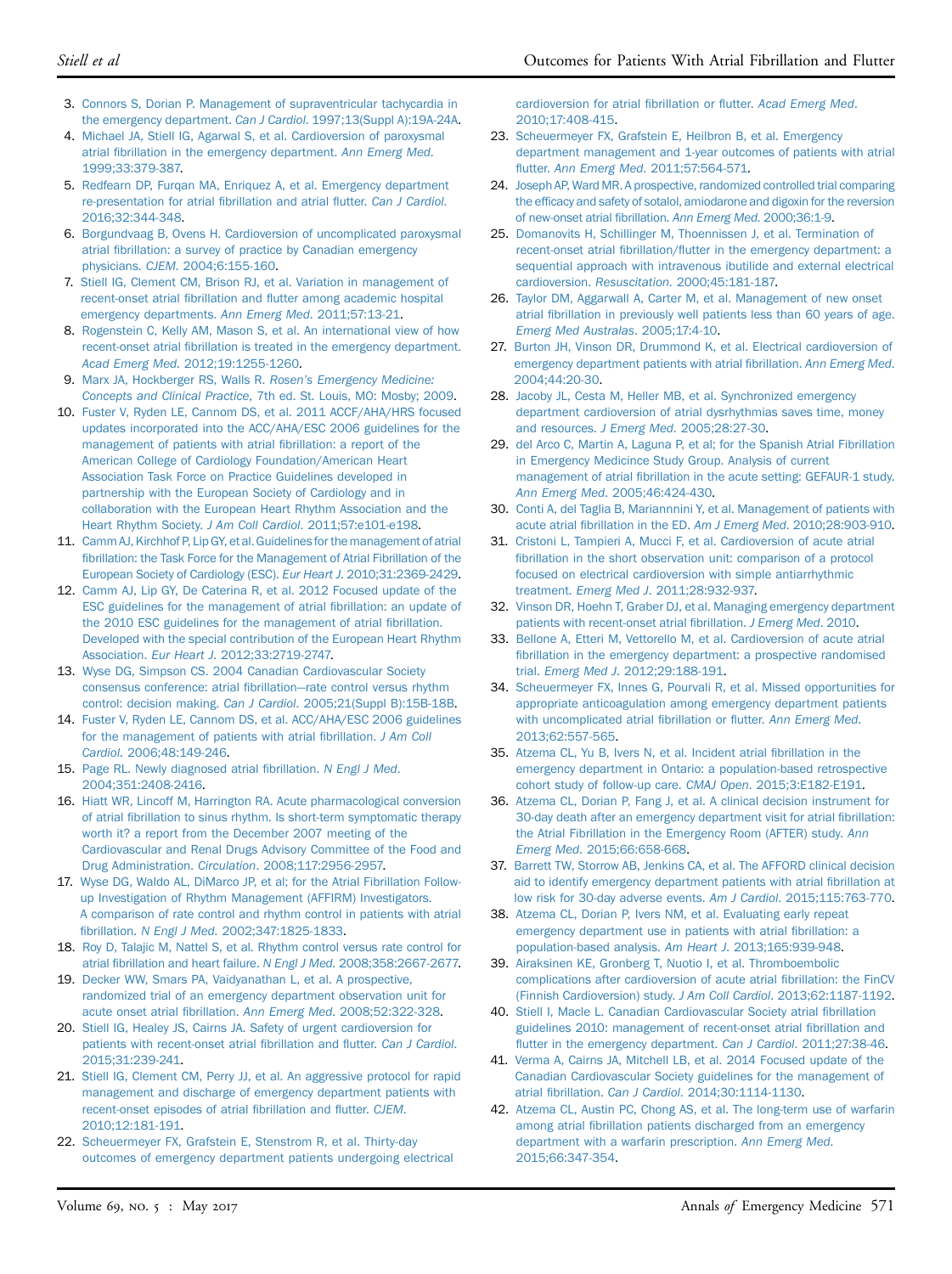<span id="page-10-1"></span>

Figure E1. Adjusted odds ratios with 95% CIs for factors associated with 30-day adverse events. Hosmer and Lemeshow goodness-of-fit P value .84; c statistic=0.680.

#### <span id="page-10-0"></span>Table E1. Comparison of treatments and outcomes by hospital.

| <b>Characteristic</b>            | Total<br>N | Kingston<br>General<br>Hospital,<br>$N = 152$ | <b>Ottawa</b><br><b>Hospital-Civic</b><br>Campus,<br>$N = 296$ | <b>Ottawa</b><br><b>Hospital-General</b><br>Campus,<br>$N = 182$ | University<br>of Alberta<br>Hospital,<br>$N = 132$ | <b>Foothills</b><br><b>Medical</b><br>Centre,<br>$N = 261$ | <b>Mount Sinai</b><br>Hospital,<br>$N = 68$ |
|----------------------------------|------------|-----------------------------------------------|----------------------------------------------------------------|------------------------------------------------------------------|----------------------------------------------------|------------------------------------------------------------|---------------------------------------------|
| First attempted treatment, %     |            |                                               |                                                                |                                                                  |                                                    |                                                            |                                             |
| Rate only                        | 194        | 27.0                                          | 8.5                                                            | 16.5                                                             | 19.7                                               | 23.0                                                       | 17.7                                        |
| Observe only                     | 102        | 12.5                                          | 7.4                                                            | 5.5                                                              | 15.9                                               | 9.6                                                        | 7.4                                         |
| Rhythm drug first                | 368        | 44.1                                          | 47.6                                                           | 50.0                                                             | 7.6                                                | 10.7                                                       | 45.6                                        |
| Electrical first                 | 427        | 16.5                                          | 36.5                                                           | 28.0                                                             | 56.8                                               | 56.7                                                       | 29.4                                        |
| Second attempted treatment, %    |            |                                               |                                                                |                                                                  |                                                    |                                                            |                                             |
| Rhythm drug                      | 23         | 0.0                                           | 5.8                                                            | 10.0                                                             | 70.0                                               | 36.8                                                       | 12.5                                        |
| Electrical                       | 144        | 100.0                                         | 94.2                                                           | 90.0                                                             | 30.0                                               | 63.2                                                       | 87.5                                        |
| Mode of conversion, $N=1,089, %$ |            |                                               |                                                                |                                                                  |                                                    |                                                            |                                             |
| Electrical                       | 513        | 29.6                                          | 53.6                                                           | 42.9                                                             | 52.3                                               | 53.5                                                       | 35.3                                        |
| <b>Drug</b>                      | 204        | 24.3                                          | 24.4                                                           | 27.5                                                             | 6.1                                                | 6.9                                                        | 27.9                                        |
| Spontaneous                      | 155        | 19.7                                          | 8.5                                                            | 17.0                                                             | 18.9                                               | 13.9                                                       | 11.8                                        |
| Not converted                    | 217        | 26.3                                          | 13.6                                                           | 12.6                                                             | 22.7                                               | 25.8                                                       | 25.0                                        |
| Admitted, %                      | 1,091      | 9.9                                           | 3.7                                                            | 4.4                                                              | 11.4                                               | 11.5                                                       | 27.9                                        |
| Adverse event. %                 | 117        | 7.2                                           | 10.1                                                           | 7.1                                                              | 15.2                                               | 13.0                                                       | 13.2                                        |